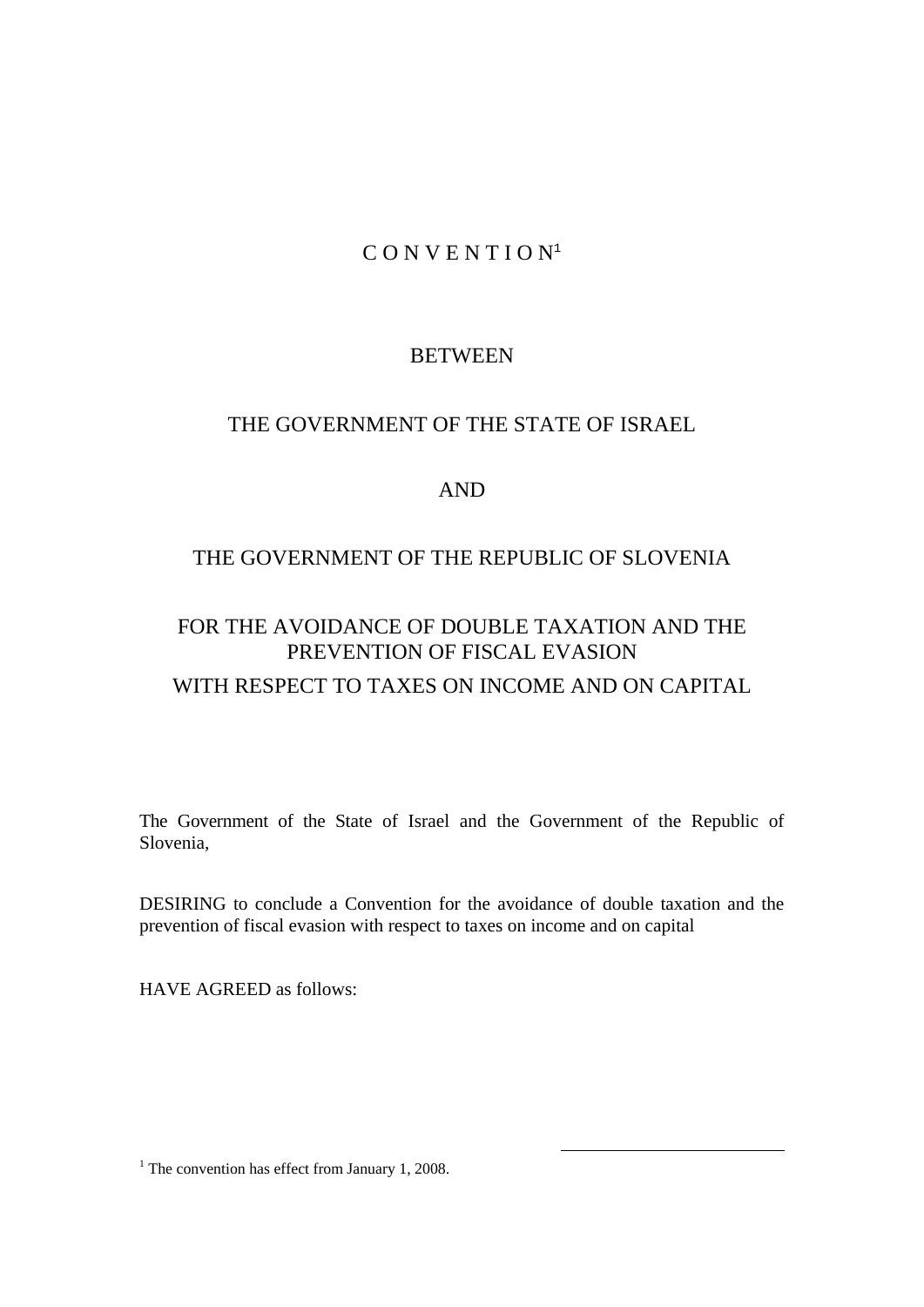# Persons covered

This Convention shall apply to persons who are residents of one or both of the Contracting States.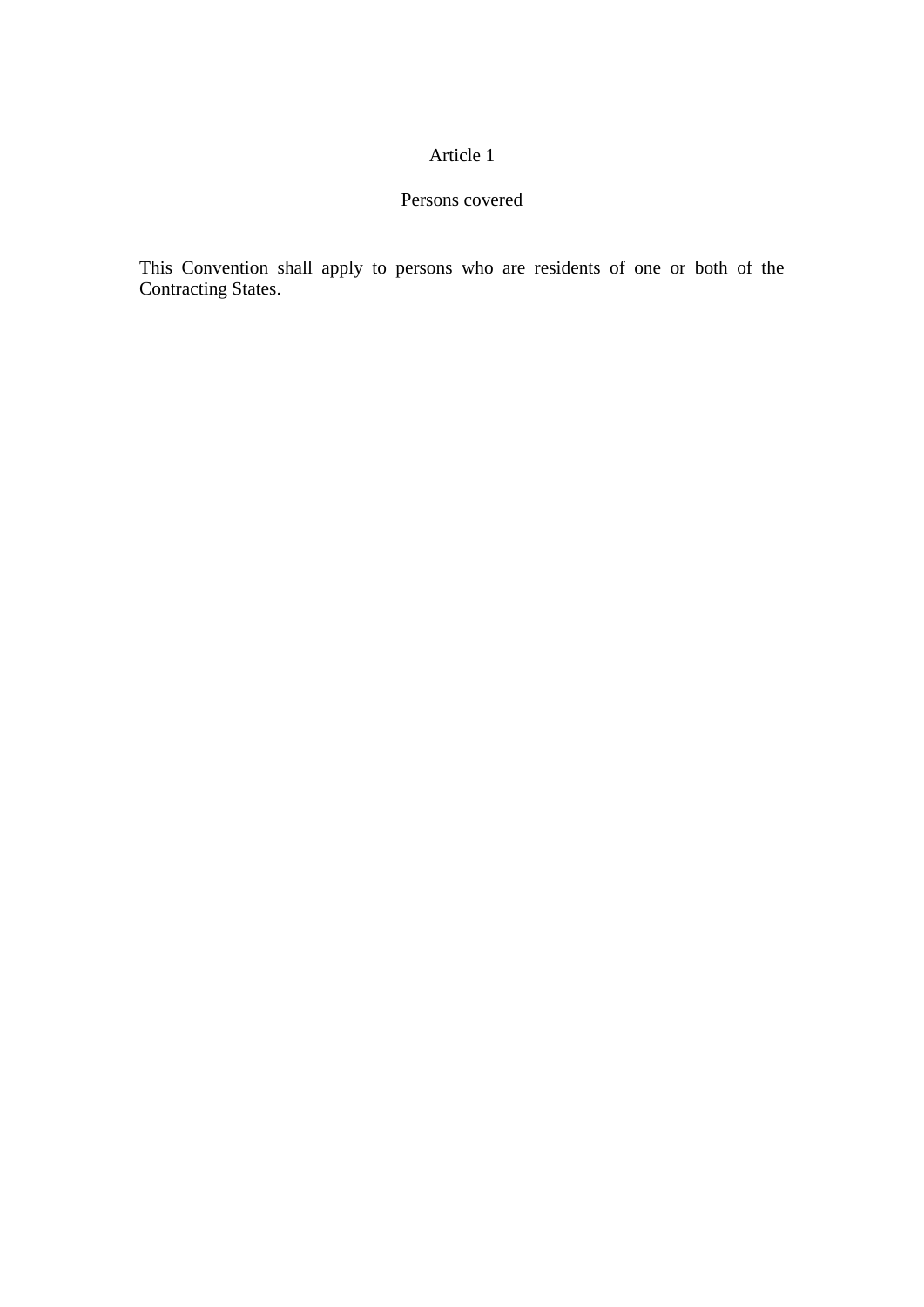### Taxes covered

1. This Convention shall apply to taxes on income and on capital imposed on behalf of a Contracting State or of its local authorities, irrespective of the manner in which they are levied.

2. There shall be regarded as taxes on income and on capital all taxes imposed on total income, on total capital, or on elements of income or of capital, including taxes on gains from the alienation of movable or immovable property, taxes on the total amounts of wages or salaries paid by enterprises, as well as taxes on capital appreciation.

- 3. The existing taxes to which the Convention shall apply are in particular:
	- a) in Slovenia:
		- (i) the tax on income of legal persons;
		- (ii) the tax on income of individuals;
		- (iii) the tax on property;

(Hereinafter referred to as "Slovenian tax");

- b) in Israel:
	- (i) the income tax and company tax (including tax on capital gains);
	- (ii) the tax imposed upon gains from the alienation of real property according to the Real Estate Taxation Law;

(Hereinafter referred to as "Israeli tax").

4. The Convention shall apply also to any identical or substantially similar taxes which are imposed after the date of signature of the Convention in addition to, or in place of, the existing taxes. The competent authorities of the Contracting States shall notify each other of any significant changes which have been made in their respective taxation laws.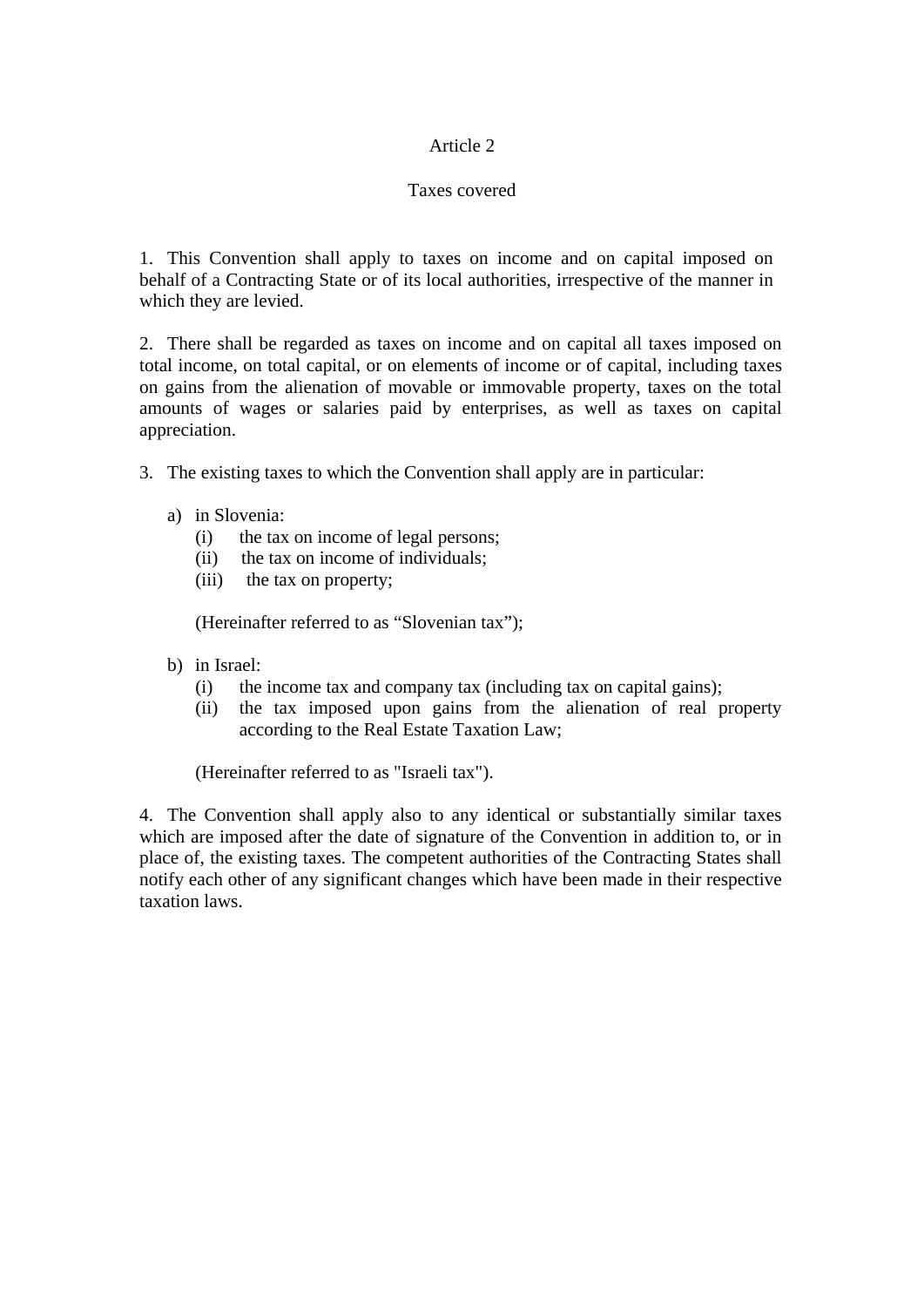## General definitions

- 1. For the purposes of this Convention, unless the context otherwise requires:
	- a) the term "Slovenia" means the Republic of Slovenia;
	- b) the term "Israel" means the State of Israel;
	- c) the terms "a Contracting State" and "the other Contracting State" mean Slovenia or Israel, as the context requires;
	- d) the term "person" includes an individual, a company and any other body of persons;
	- e) the term "company" means any body corporate or any entity that is treated as a body corporate for tax purposes;
	- f) the term "enterprise" applies to the carrying on any business;
	- g) the terms "enterprise of a Contracting State" and "enterprise of the other Contracting State" mean respectively an enterprise carried on by a resident of a Contracting State and an enterprise carried on by a resident of the other Contracting State;
	- h) the term "international traffic" means any transport by a ship or aircraft operated by an enterprise that has its place of effective management in a Contracting State, except when the ship or aircraft is operated solely between places in the other Contracting State;
	- i) the term "competent authority" means:
		- (i) in Slovenia: The Ministry of Finance of the Republic of Slovenia or its authorized representative;
		- (ii) in Israel: The Minister of Finance of the State of Israel or his authorized representative;
	- j) the term "national" means:
		- (i) any individual possessing the nationality of a Contracting State;
		- (ii) any legal person, partnership or association deriving its status as such from the laws in force in a Contracting State;
	- k) the term "business" includes the performance of professional services and of other activities of an independent character.

2. As regards the application of the Convention at any time by a Contracting State, any term not defined therein shall, unless the context otherwise requires, have the meaning that it has at that time under the law of that State for the purposes of the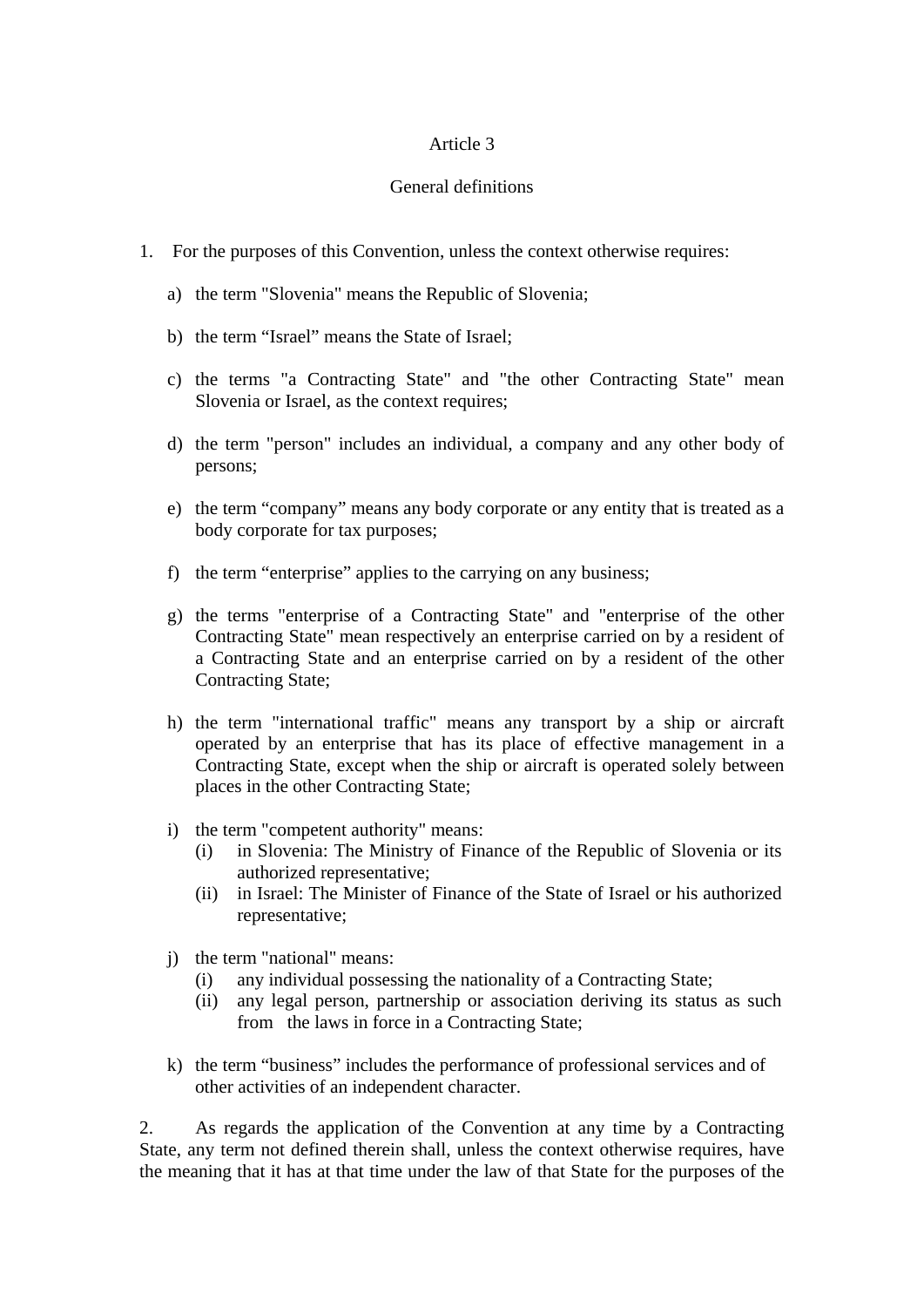taxes to which the Convention applies, any meaning under the applicable tax laws of that State prevailing over a meaning given to the term under other laws of that State.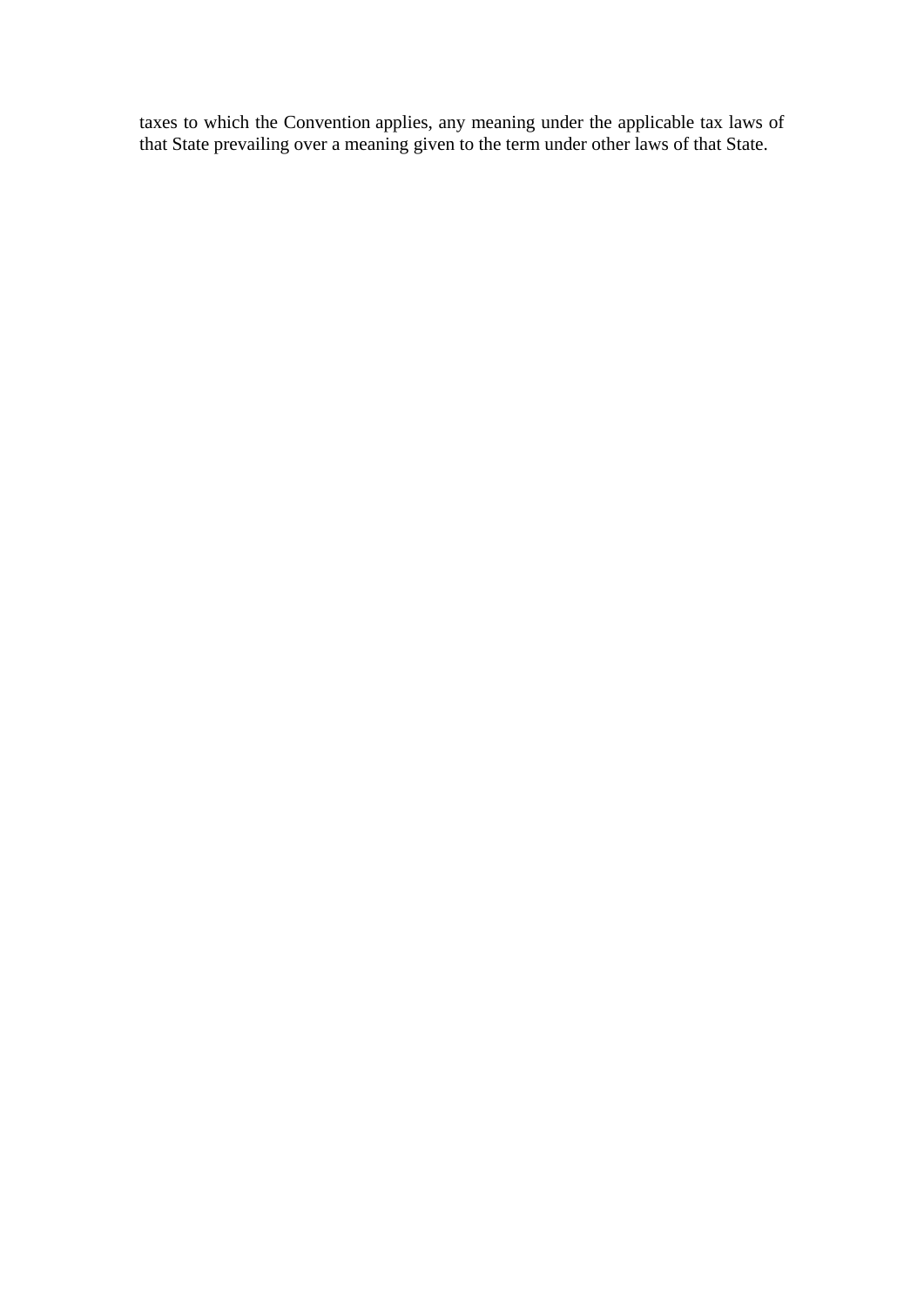#### Resident

1. For the purposes of this Convention, the term "resident of a Contracting State" means any person who, under the laws of that State, is liable to tax therein by reason of his domicile, residence, place of management or any other criterion of a similar nature, and also includes that State or local authority thereof. This term, however, does not include any person who is liable to tax in that State in respect only of income from sources in that State or capital situated therein.

2. Where by reason of the provisions of paragraph 1 an individual is a resident of both Contracting States, then his status shall be determined as follows:

- a) he shall be deemed to be a resident only of the State in which he has a permanent home available to him; if he has a permanent home available to him in both States he shall be deemed to be a resident only of the State with which his personal and economic relations are closer (centre of vital interests);
- b) if the State in which he has his centre of vital interests cannot be determined, or if he has not a permanent home available to him in either State, he shall be deemed to be a resident only of the State in which he has an habitual abode;
- c) if he has an habitual abode in both States or in neither of them, he shall be deemed to be a resident only of the State of which he is a national;
- d) if he is a national of both States or of neither of them, the competent authorities of the Contracting States shall settle the question by mutual agreement.

3. Where by reason of the provisions of paragraph 1 a person other than an individual is a resident of both Contracting States, then it shall be deemed to be a resident only of the State in which its place of effective management is situated.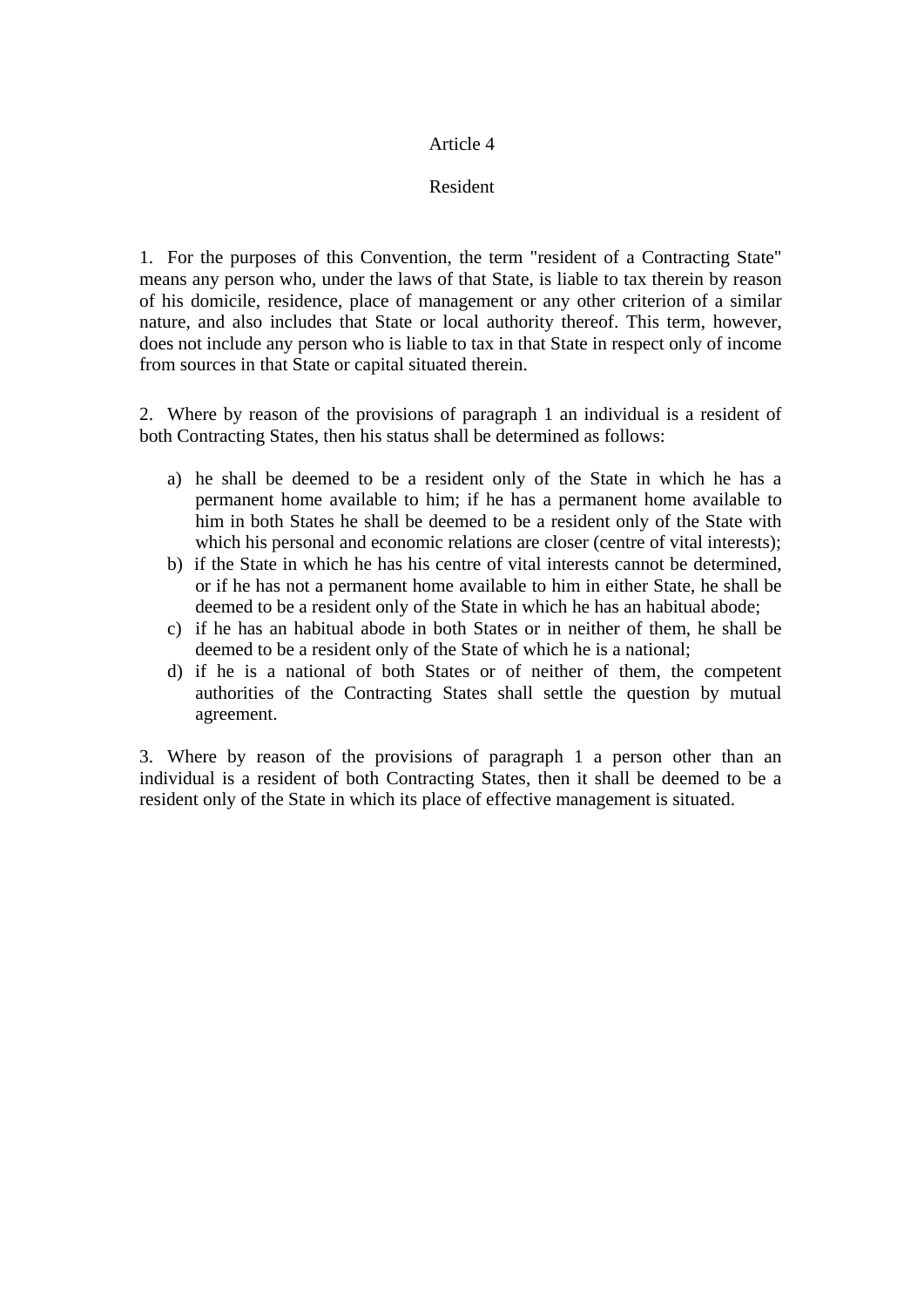### Permanent establishment

1. For the purposes of this Convention, the term "permanent establishment" means a fixed place of business through which the business of an enterprise is wholly or partly carried on.

- 2. The term "permanent establishment" includes especially:
	- a) a place of management;
	- b) a branch;
	- c) an office;
	- d) a factory;
	- e) a workshop, and
	- f) a mine, an oil or gas well, a quarry or any other place of extraction of natural resources.

3. A building site or construction, assembly or installation project or a supervisory activity connected therewith constitutes a permanent establishment only if it lasts more than 12 months.

4. Notwithstanding the preceding provisions of this Article, the term "permanent establishment" shall be deemed not to include:

- a) the use of facilities solely for the purpose of storage, display or delivery of goods or merchandise belonging to the enterprise;
- b) the maintenance of a stock of goods or merchandise belonging to the enterprise solely for the purpose of storage, display or delivery;
- c) the maintenance of a stock of goods or merchandise belonging to the enterprise solely for the purpose of processing by another enterprise;
- d) the maintenance of a fixed place of business solely for the purpose of purchasing goods or merchandise or of collecting information, for the enterprise;
- e) the maintenance of a fixed place of business solely for the purpose of carrying on, for the enterprise, any other activity of a preparatory or auxiliary character;
- f) the maintenance of a fixed place of business solely for any combination of activities mentioned in sub-paragraphs (a) to (e), provided that the overall activity of the fixed place of business resulting from this combination is of a preparatory or auxiliary character.

5. Notwithstanding the provisions of paragraphs 1 and 2, where a person - other than an agent of an independent status to whom paragraph 6 applies - is acting on behalf of an enterprise and has, and habitually exercises, in a Contracting State an authority to conclude contracts in the name of the enterprise, that enterprise shall be deemed to have a permanent establishment in that State in respect of any activities which that person undertakes for the enterprise, unless the activities of such person are limited to those mentioned in paragraph 4 which, if exercised through a fixed place of business,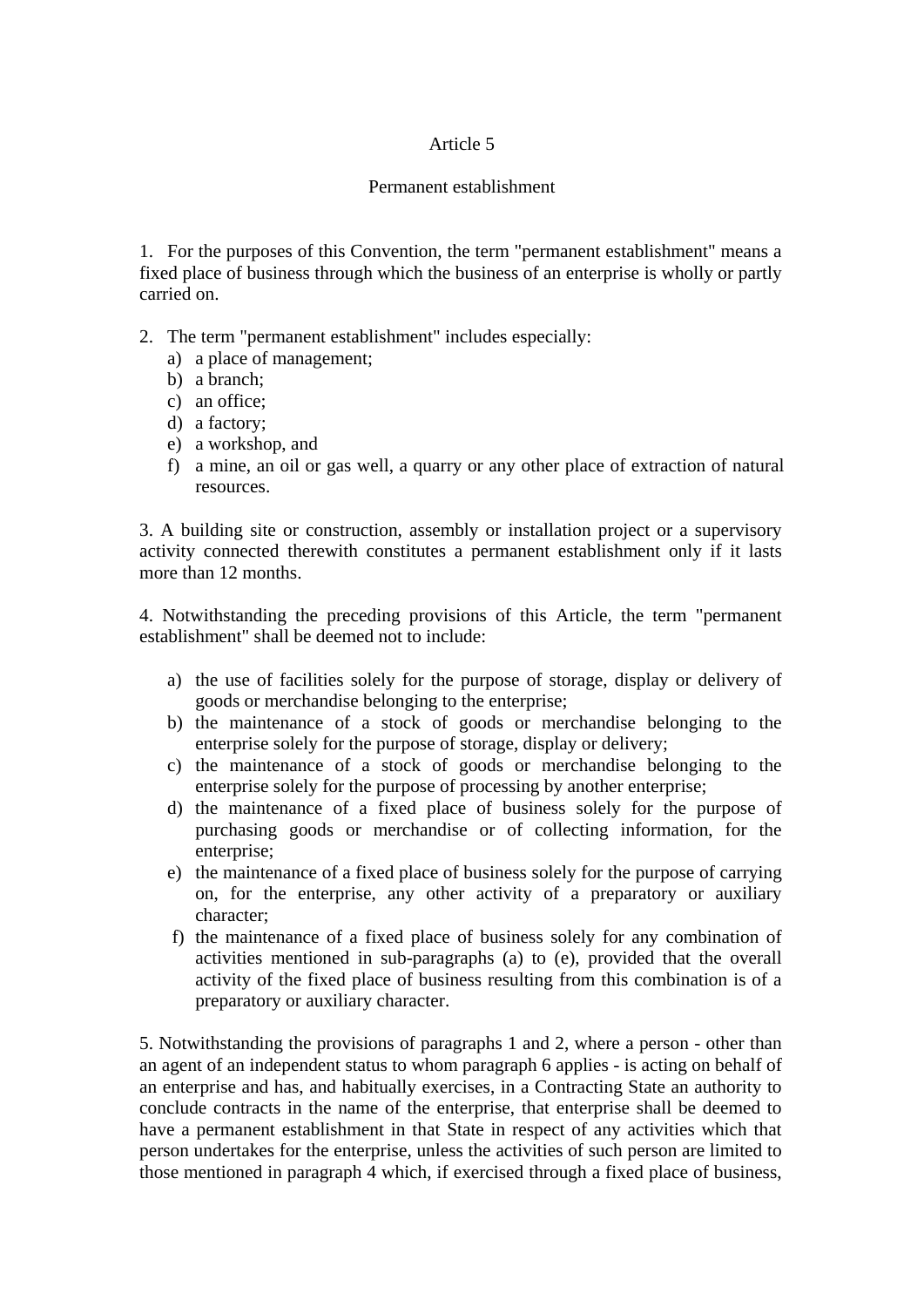would not make this fixed place of business a permanent establishment under the provisions of that paragraph.

6. An enterprise shall not be deemed to have a permanent establishment in a Contracting State merely because it carries on business in that State through a broker, general commission agent or any other agent of an independent status, provided that such persons are acting in the ordinary course of their business.

7. The fact that a company which is a resident of a Contracting State controls or is controlled by a company which is a resident of the other Contracting State, or which carries on business in that other State (whether through a permanent establishment or otherwise), shall not of itself constitute either company a permanent establishment of the other.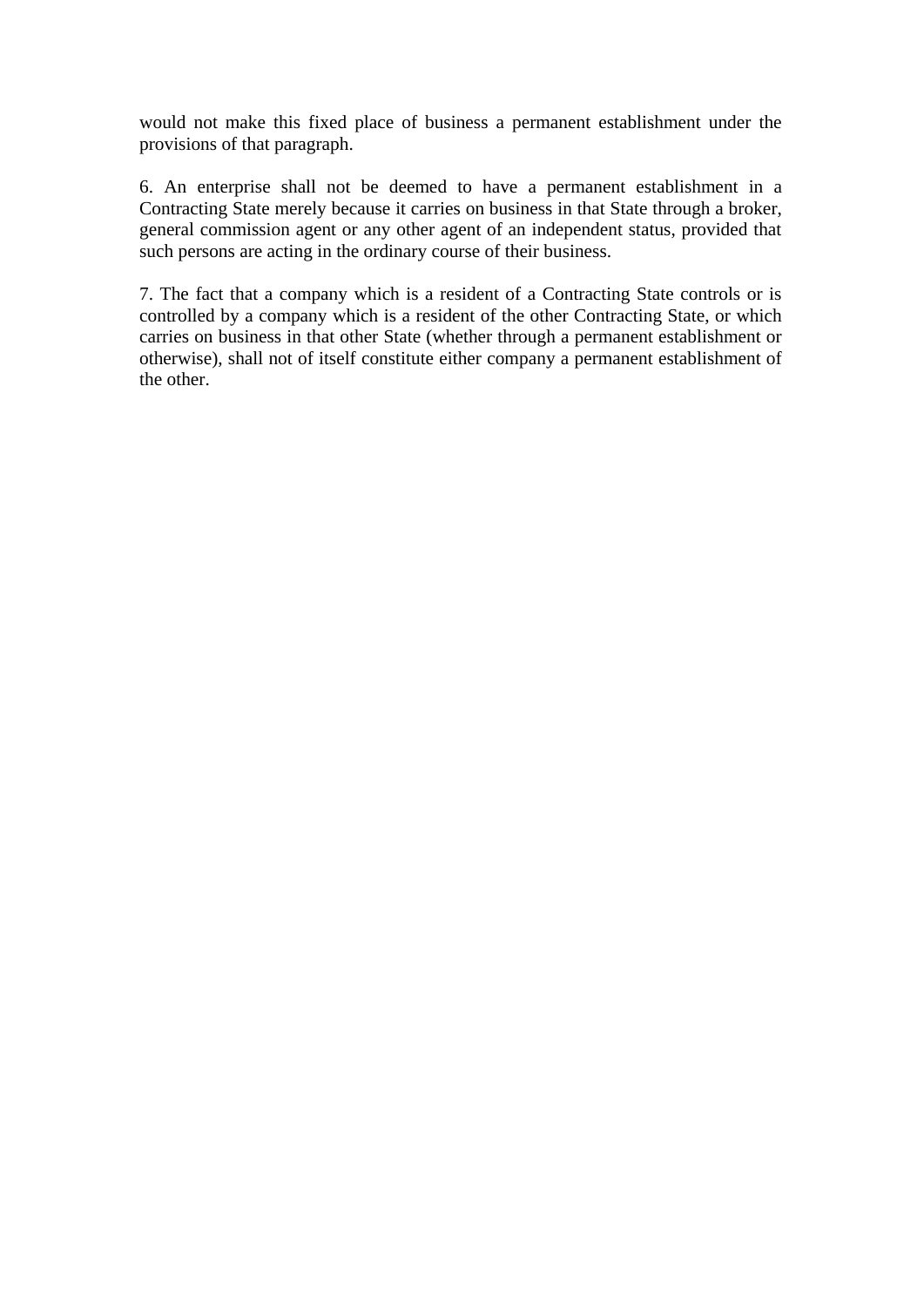# Income from immovable property

1. Income derived by a resident of a Contracting State from immovable property (including income from agriculture or forestry) situated in the other Contracting State may be taxed in that other State.

2. The term "immovable property" shall have the meaning which it has under the law of the Contracting State in which the property in question is situated. The term shall in any case include property accessory to immovable property, livestock and equipment used in agriculture and forestry, rights to which the provisions of general law respecting landed property apply, usufruct of immovable property and rights to variable or fixed payments as consideration for the working of, or the right to work, mineral deposits, sources and other natural resources; ships, boats and aircraft shall not be regarded as immovable property.

3. The provisions of paragraph 1 shall apply to income derived from the direct use, letting, or use in any other form of immovable property.

4. The provisions of paragraphs 1 and 3 shall also apply to the income from immovable property of an enterprise.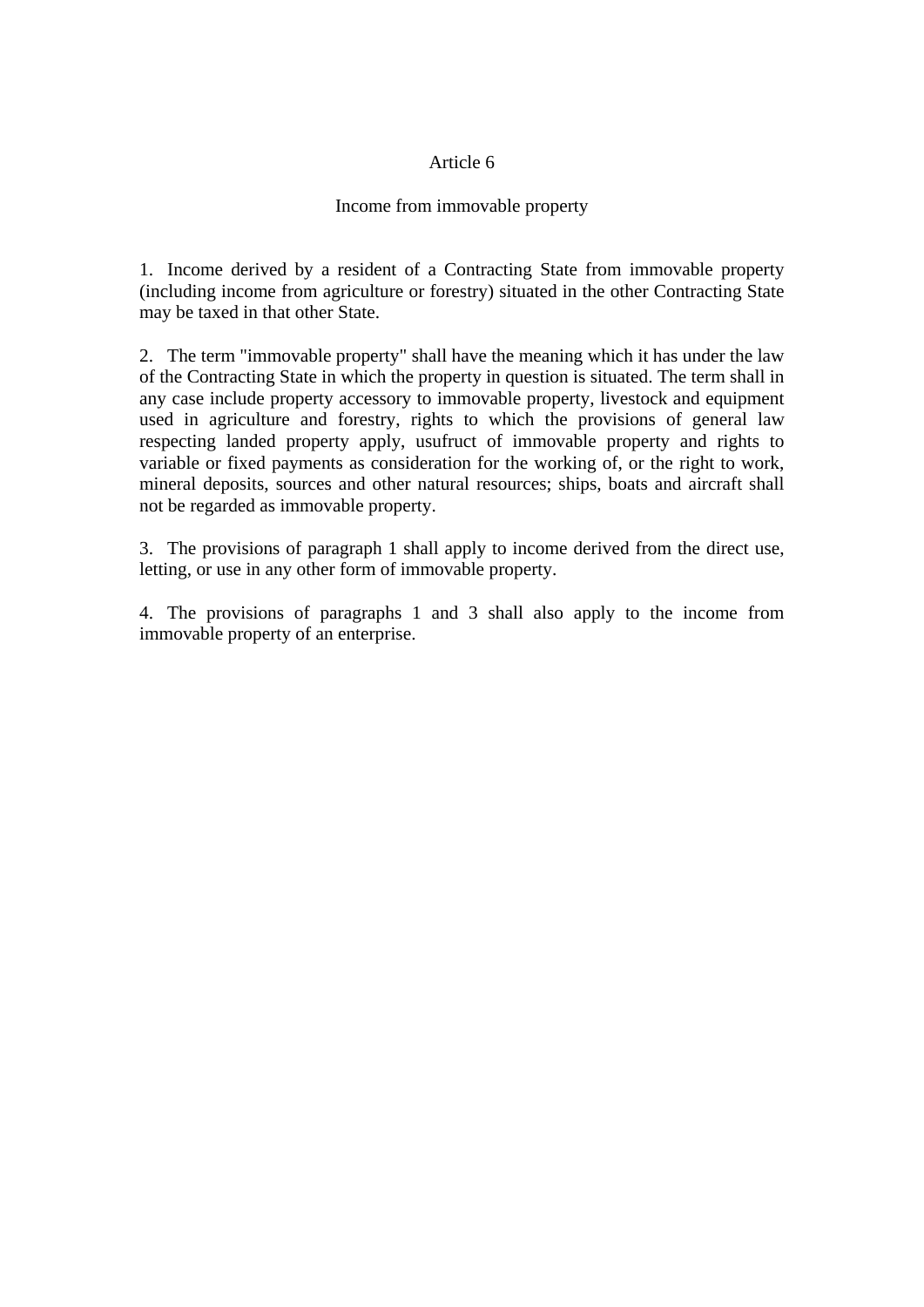## Business profits

1. The profits of an enterprise of a Contracting State shall be taxable only in that State unless the enterprise carries on business in the other Contracting State through a permanent establishment situated therein. If the enterprise carries on business as aforesaid, the profits of the enterprise may be taxed in the other State but only so much of them as is attributable to that permanent establishment.

2. Subject to the provisions of paragraph 3, where an enterprise of a Contracting State carries on business in the other Contracting State through a permanent establishment situated therein, there shall in each Contracting State be attributed to that permanent establishment the profits which it might be expected to make if it were a distinct and separate enterprise engaged in the same or similar activities under the same or similar conditions and dealing wholly independently with the enterprise of which it is a permanent establishment.

3. In determining the profits of a permanent establishment, there shall be allowed as deductions all expenses which are incurred for the purposes of the permanent establishment, including executive and general administrative expenses so incurred, whether in the State in which the permanent establishment is situated or elsewhere.

4. Insofar as it has been customary in a Contracting State to determine the profits to be attributed to a permanent establishment on the basis of an apportionment of the total profits of the enterprise to its various parts, nothing in paragraph 2 shall preclude that Contracting State from determining the profits to be taxed by such an apportionment as may be customary; the method of apportionment adopted shall, however, be such that the result shall be in accordance with the principles contained in this Article.

5. No profits shall be attributed to a permanent establishment by reason of the mere purchase by that permanent establishment of goods or merchandise for the enterprise.

6. For the purposes of the preceding paragraphs, the profits to be attributed to the permanent establishment shall be determined by the same method year by year unless there is good and sufficient reason to the contrary.

7. Where profits include items of income which are dealt with separately in other Articles of this Convention, then the provisions of those Articles shall not be affected by the provisions of this Article.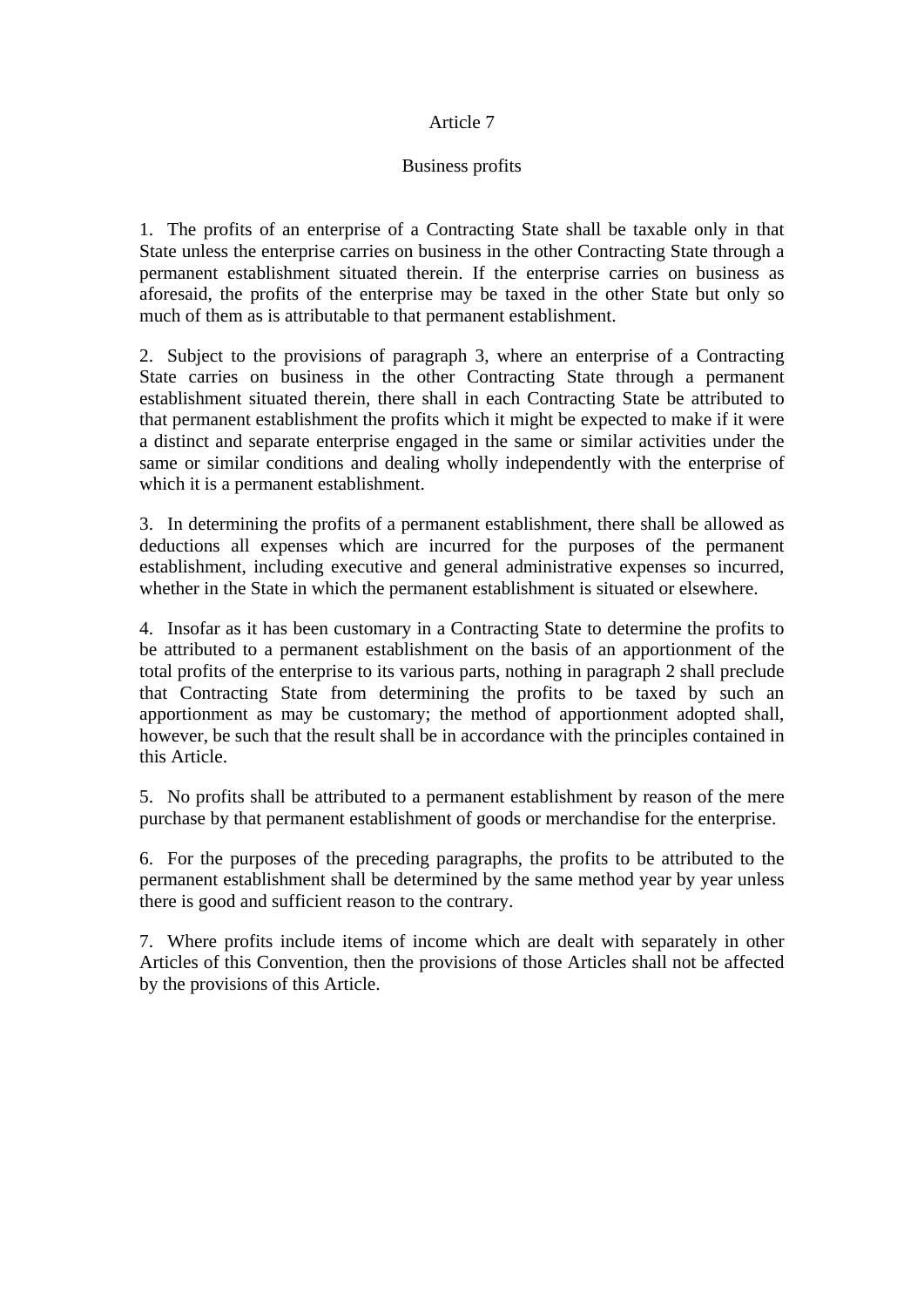# Shipping and air transport

1. Profits from the operation of ships or aircraft in international traffic shall be taxable only in the Contracting State in which the place of effective management of the enterprise is situated.

2. If the place of effective management of a shipping enterprise is aboard a ship or boat, then it shall be deemed to be situated in the Contracting State in which the home harbor of the ship is situated, or, if there is no such home harbor, in the Contracting State in which the operator of the ship is a resident.

3. The provisions of paragraph 1 shall also apply to profits from the participation in a pool, a joint business or an international operating agency.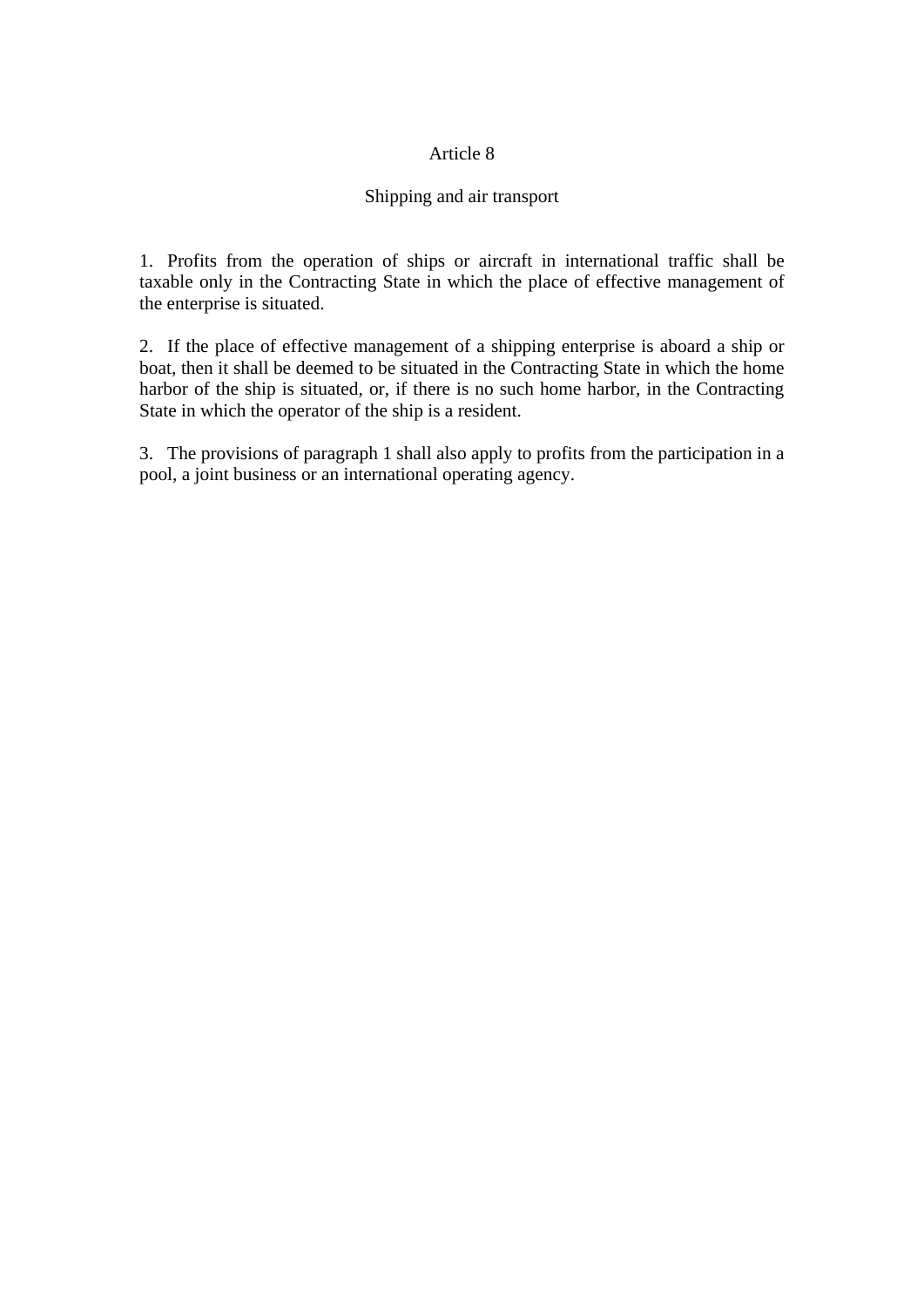#### Associated enterprises

#### 1. Where

- a) an enterprise of a Contracting State participates directly or indirectly in the management, control or capital of an enterprise of the other Contracting State, or
- b) the same persons participate directly or indirectly in the management, control or capital of an enterprise of a Contracting State and an enterprise of the other Contracting State,

and in either case conditions are made or imposed between the two enterprises in their commercial or financial relations which differ from those which would be made between independent enterprises, then any profits which would, but for those conditions, have accrued to one of the enterprises, but, by reason of those conditions, have not so accrued, may be included in the profits of that enterprise and taxed accordingly.

2. Where a Contracting State includes in the profits of an enterprise of that State – and taxes accordingly – profits on which an enterprise of the other Contracting State has been charged to tax in that other State and the profits so included are profits which would have accrued to the enterprise of the first-mentioned State if the conditions made between the two enterprises had been those which would have been made between independent enterprises, then that other State shall make an appropriate adjustment to the amount of the tax charged therein on those profits if that other State considers the adjustment justified. In determining such adjustment, due regard shall be had to the other provisions of this Convention and the competent authorities of the Contracting States shall if necessary consult each other.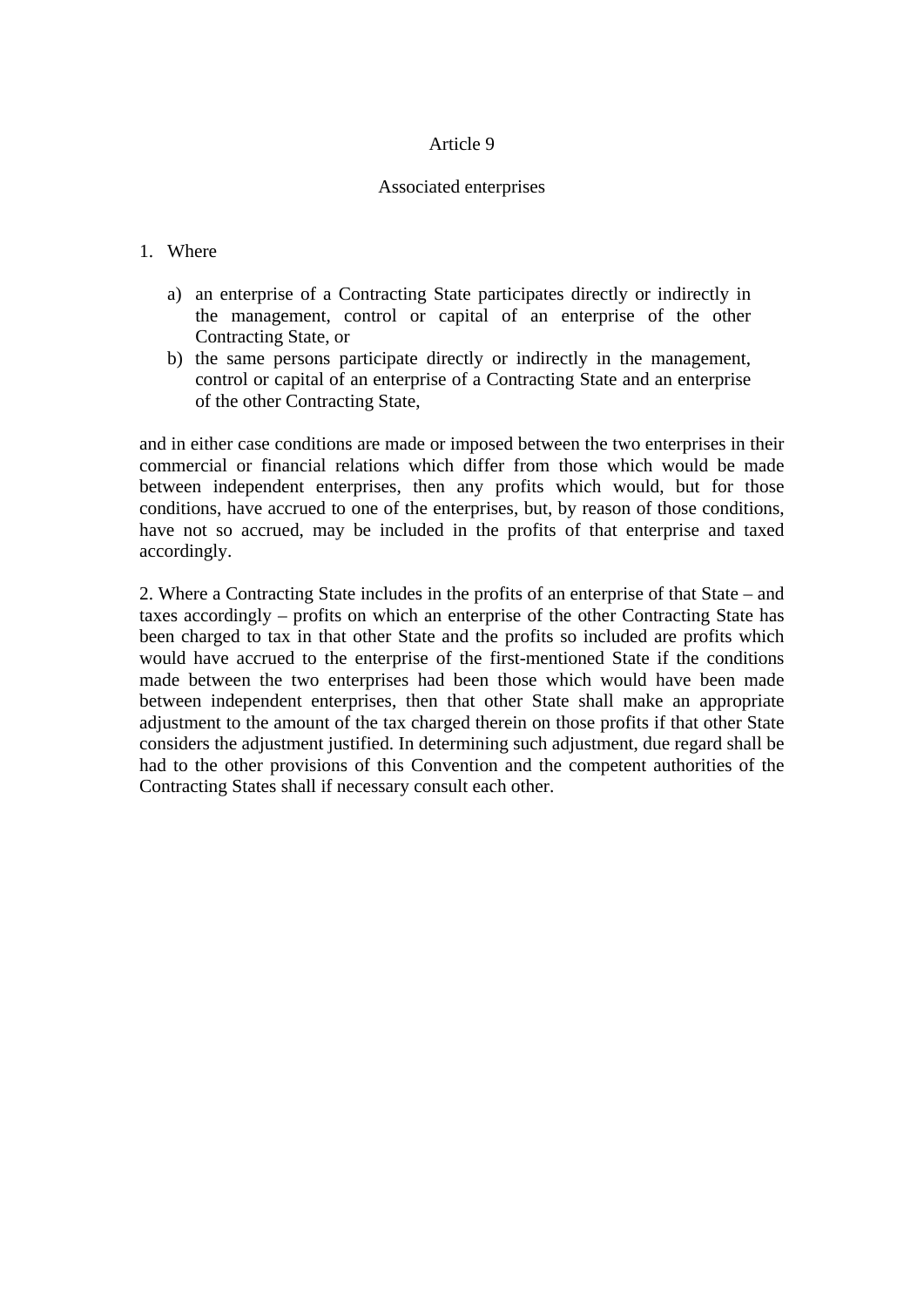# Dividends

1. Dividends paid by a company which is a resident of a Contracting State to a resident of the other Contracting State may be taxed in that other State.

2. However, such dividends may also be taxed in the Contracting State of which the company paying the dividends is a resident and according to the laws of that State, but if the beneficial owner of the dividends is a resident of the other Contracting state, the tax so charged shall not exceed:

- a) 5 per cent of the gross amount of the dividends if the beneficial owner is a company (other than a partnership) which holds directly at least 10 per cent of the capital of the company paying the dividends;
- b) 10 per cent of the gross amount of the dividends if the beneficial owner is a company which holds directly at least 10 per cent of the capital of the company paying the dividends and the dividends are paid out of profits which by virtue of Law of the State in which the payer is a resident, are exempt from company tax or subject to company tax at a rate that is lower than the normal rate in that State;
- c) 15 per cent of the gross amount of the dividends in all other cases.

The competent authorities of the Contracting States shall by mutual agreement settle the mode of application of these limitations.

This paragraph shall not affect the taxation of the company in respect of the profits out of which the dividends are paid.

3. The term "dividends" as used in this Article means income from shares, "jouissance" shares or "jouissance" rights, founders' shares or other rights, not being debt-claims, participating in profits, as well as income from other corporate rights which is subjected to the same taxation treatment as income from shares by the laws of the State of which the company making the distribution is a resident.

4. The provisions of paragraphs 1 and 2 shall not apply if the beneficial owner of the dividends, being a resident of a Contracting State, carries on business in the other Contracting State of which the company paying the dividends is a resident, through a permanent establishment situated therein, and the holding in respect of which the dividends are paid is effectively connected with such permanent establishment. In such case the provisions of Article 7 shall apply.

5. Where a company which is a resident of a Contracting State derives profits or income from the other Contracting State, that other State may not impose any tax on the dividends paid by the company, except insofar as such dividends are paid to a resident of that other State or insofar as the holding in respect of which the dividends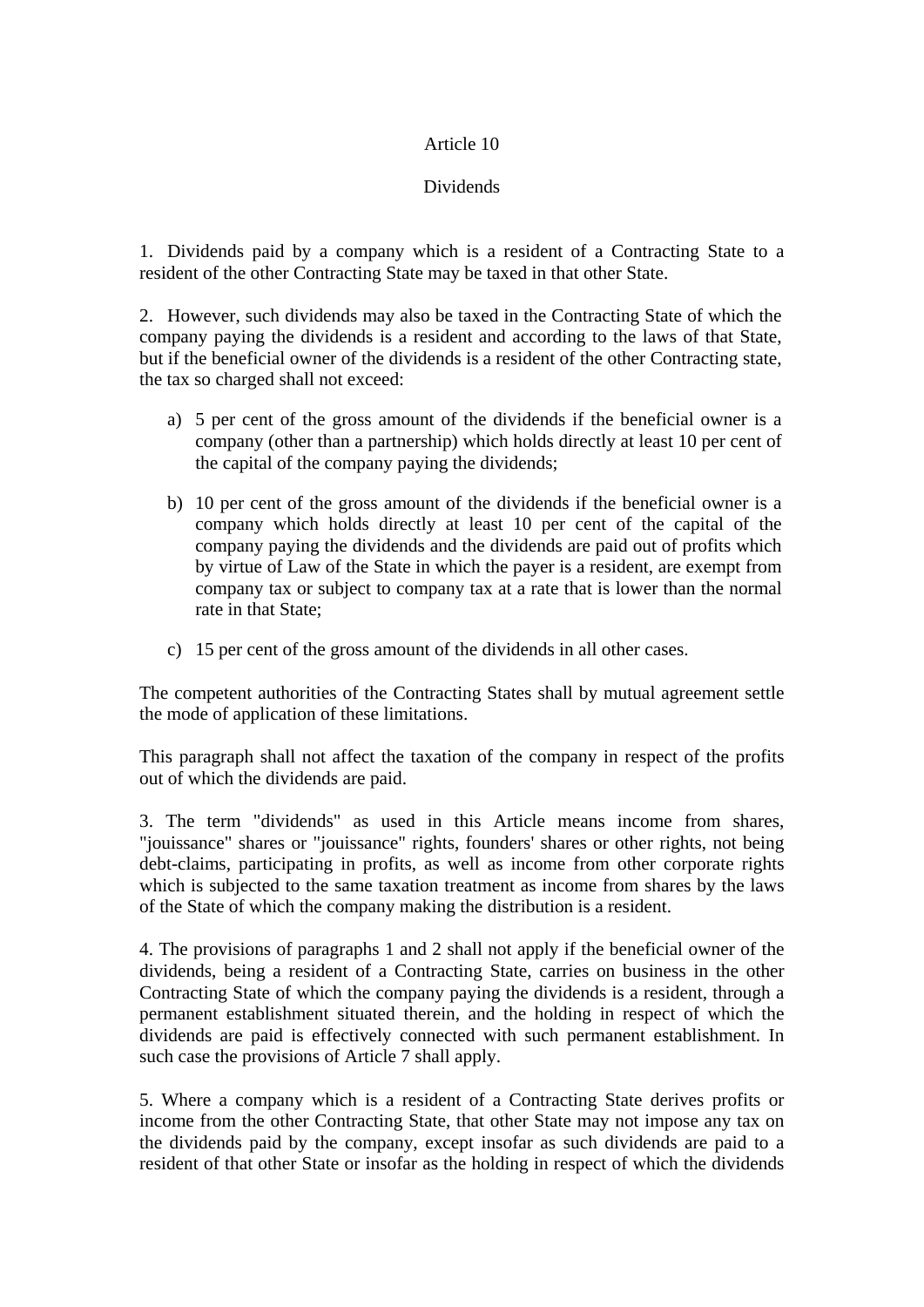are paid is effectively connected with a permanent establishment situated in that other State, nor subject the company's undistributed profits to a tax on the company's undistributed profits, even if the dividends paid or the undistributed profits consist wholly or partly of profits or income arising in such other State.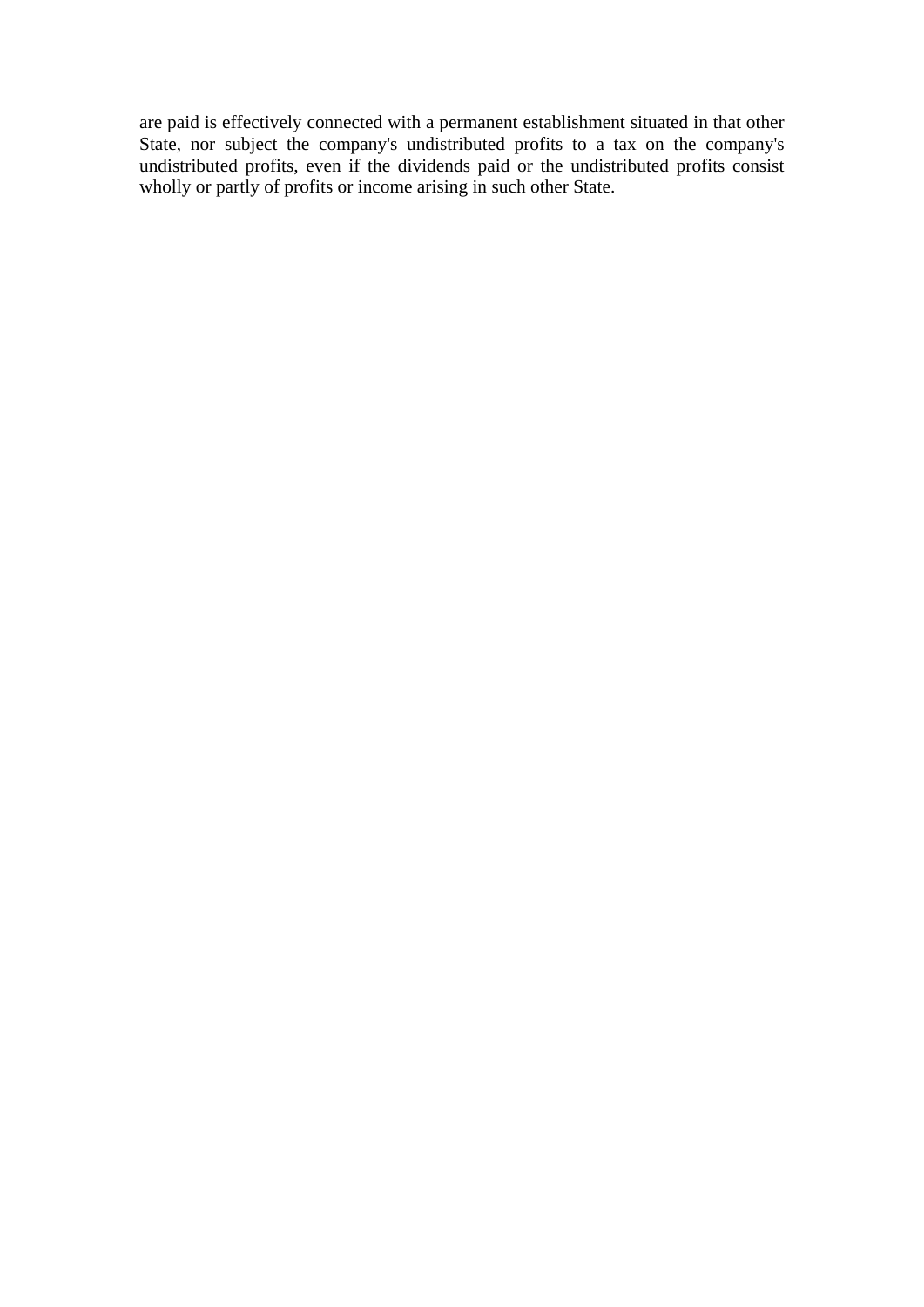## Interest

1. Interest arising in a Contracting State and paid to a resident of the other Contracting State may be taxed in that other State.

2. However, such interest may also be taxed in the Contracting State in which it arises and according to the laws of that State, but if the beneficial owner of the interest is a resident of the other Contracting State, the tax so charged shall not exceed 5 per cent of the gross amount of the interest. The competent authorities of the Contracting States shall by mutual agreement settle the mode of application of this limitation.

3. Notwithstanding the provisions of paragraph 2, interest arising in a Contracting State shall be exempt from tax in that State if it is paid:

- (a) to the Government of the other Contracting State or a local authority or the Central Bank thereof, or in relation to any loan granted or guaranteed by any such bodies;
- (b) in respect to a loan made, approved, guaranteed or insured by an institution for insurance or financing of international business transactions to the extent that it acts on behalf of the other Contracting State.

4. The term "interest" as used in this Article means income from debt-claims of every kind, whether or not secured by mortgage and whether or not carrying a right to participate in the debtor's profits, and in particular, income from government securities and income from bonds or debentures, including premiums and prizes attaching to such securities, bonds or debentures. Penalty charges for late payment shall not be regarded as interest for the purpose of this Article.

5. The provisions of paragraphs 1 and 2 shall not apply if the beneficial owner of the interest, being a resident of a Contracting State, carries on business in the other Contracting State in which the interest arises through a permanent establishment situated therein and the debt-claim in respect of which the interest is paid is effectively connected with such permanent establishment, then such interest shall be deemed to arise in the State in which the permanent establishment is situated.

6. Interest shall be deemed to arise in a Contracting State when the payer is a resident of that State. Where, however, the person paying the interest, whether he is a resident of a Contracting State or not, has in a Contracting State a permanent establishment in connection with which the indebtedness on which the interest is paid was incurred, and such interest is borne by such permanent establishment, then such interest shall be deemed to arise in the State in which the permanent establishment is situated.

7. Where, by reason of a special relationship between the payer and the beneficial owner or between both of them and some other person, the amount of the interest, having regard to the debt- claim for which it is paid, exceeds the amount which would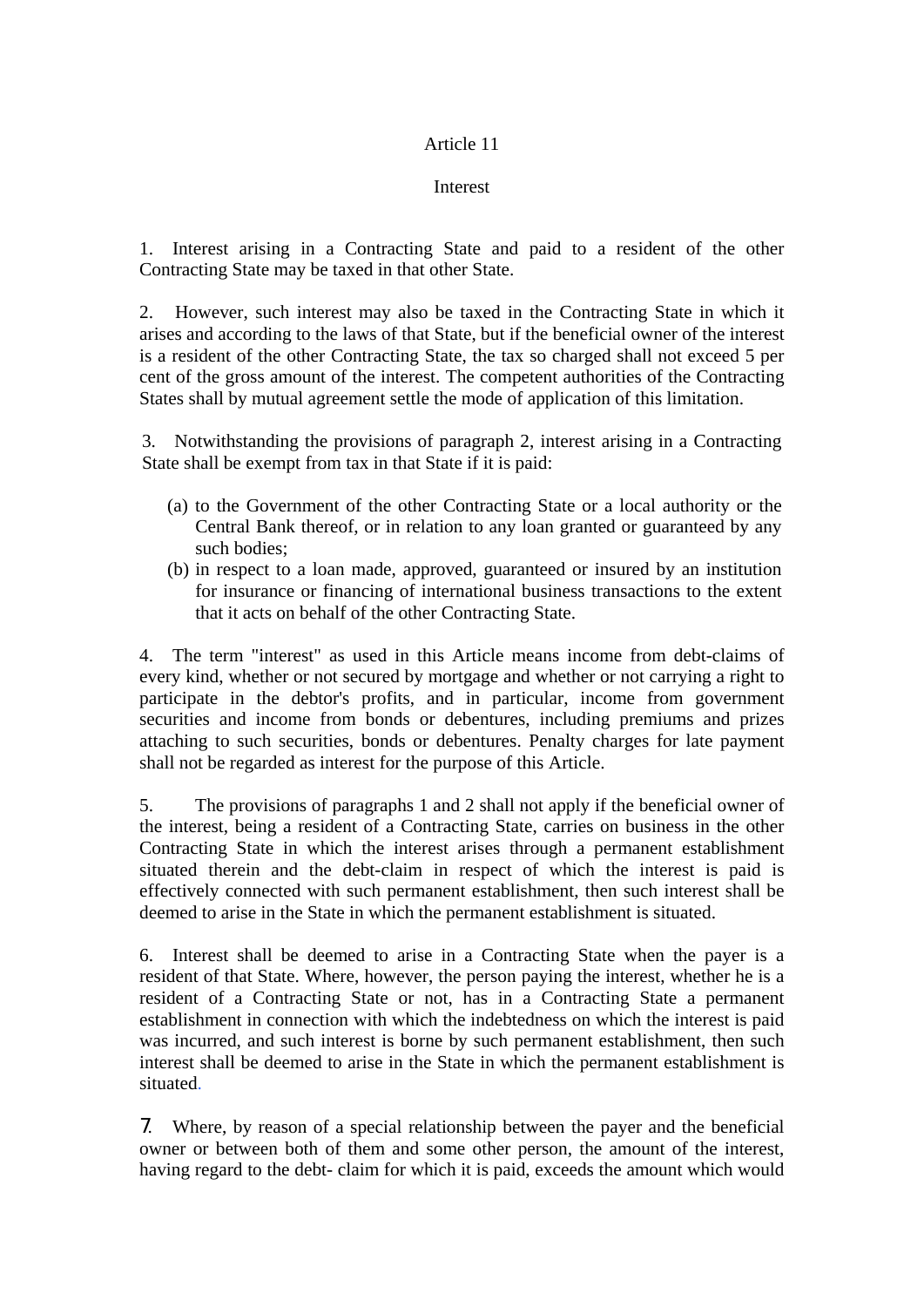have been agreed upon by the payer and the beneficial owner in the absence of such relationship, the provisions of this Article shall apply only to the last-mentioned amount. In such case, the excess part of the payments shall remain taxable according to the laws of each Contracting State, due regard being had to the other provisions of this Convention.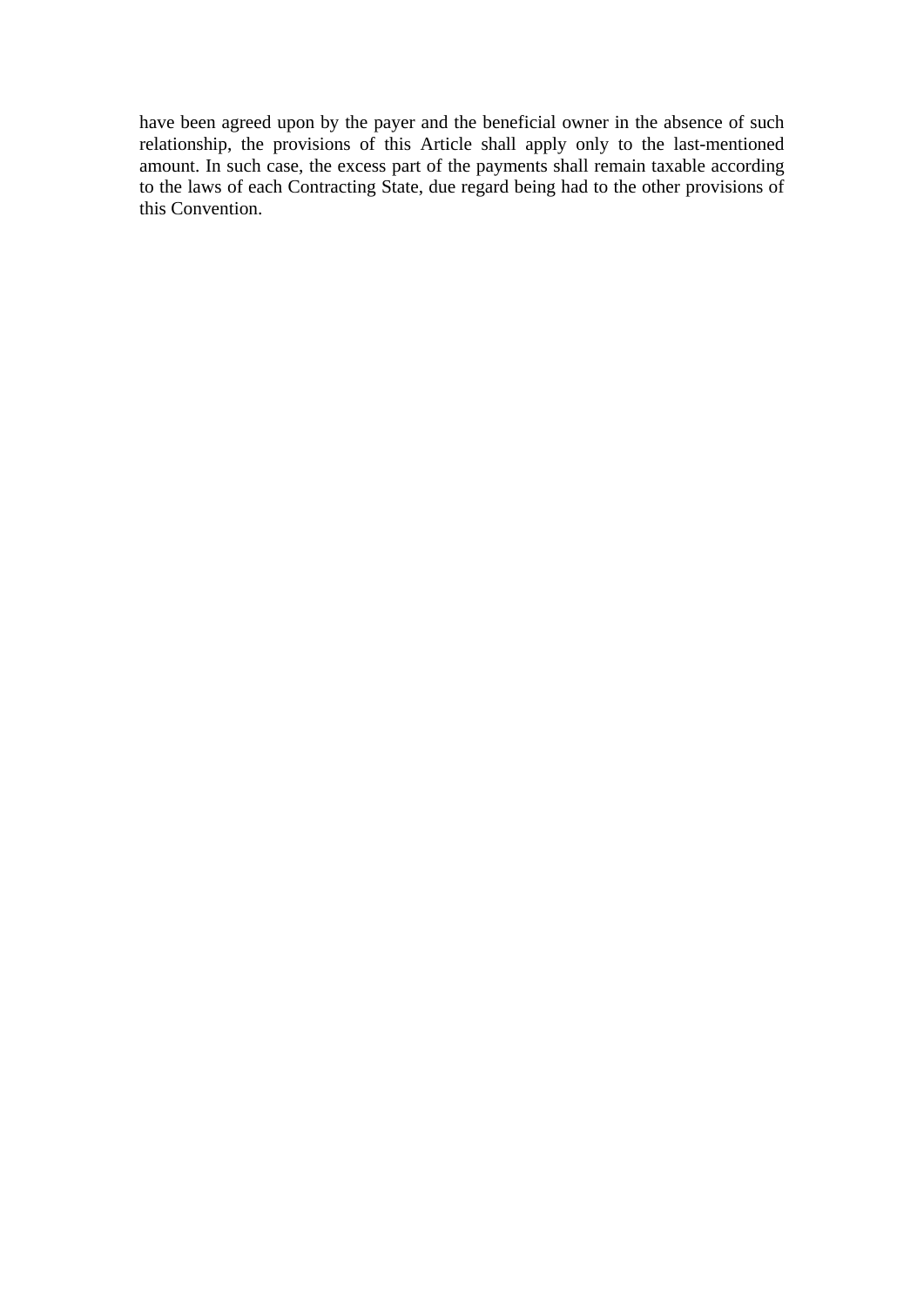# Royalties

1. Royalties arising in a Contracting State and paid to a resident of the other Contracting State may be taxed in that other State.

2. However, such royalties may also be taxed in the Contracting State in which they arise and according to the laws of that State, but if the beneficial owner of the royalties is a resident of the other Contracting State, the tax so charged shall not exceed 5 per cent of the gross amount of the royalties. The competent authorities of the Contracting States shall by mutual agreement settle the mode of application of this limitation.

3. The term "royalties" as used in this Article means payments of any kind received as a consideration for the use of, or the right to use, any copyright of literary, artistic or scientific work including cinematograph films, any patent, trade mark, design or model, plan, secret formula or process, or for information concerning industrial, commercial or scientific experience.

4. The provisions of paragraphs 1 and 2 shall not apply if the beneficial owner of the royalties, being a resident of a Contracting State, carries on business in the other Contracting State in which the royalties arise, through a permanent establishment situated therein, and the right or property in respect of which the royalties are paid is effectively connected with such permanent establishment. In such case the provisions of Article 7 shall apply.

5. Royalties shall be deemed to arise in a Contracting State when the payer is a resident of that State. Where, however, the person paying the royalties, whether he is a resident of a Contracting State or not, has in a Contracting State a permanent establishment, and such royalties are borne by such permanent establishment, then such royalties shall be deemed to arise in the State in which the permanent establishment is situated.

6**.** Where, by reason of a special relationship between the payer and the beneficial owner or between both of them and some other person, the amount of the royalties, having regard to the use, right or information for which they are paid, exceeds the amount which would have been agreed upon by the payer and the beneficial owner in the absence of such relationship, the provisions of this Article shall apply only to the last-mentioned amount. In such case, the excess part of the payments shall remain taxable according to the laws of each Contracting State, due regard being had to the other provisions of this Convention.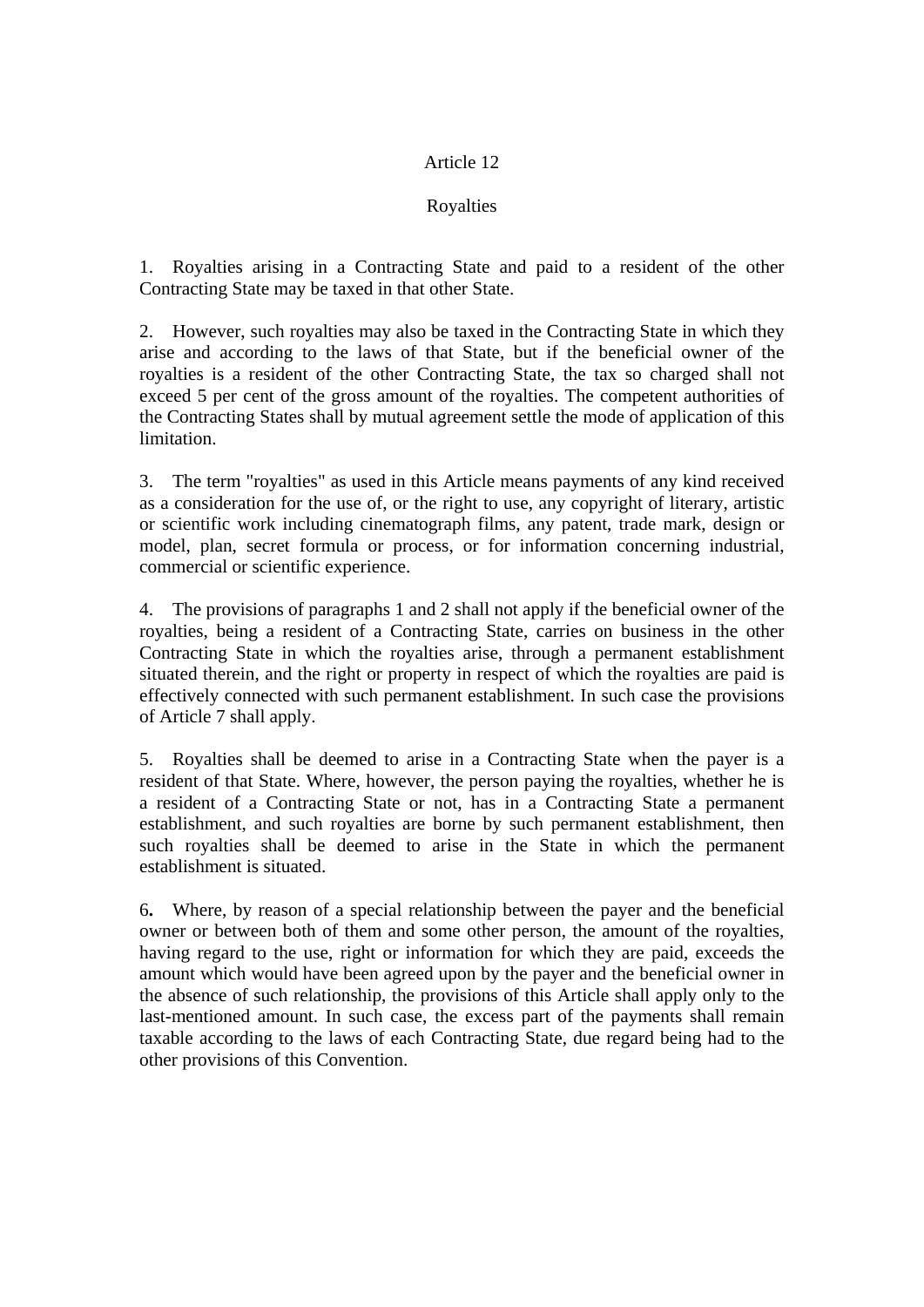# Capital gains

1. Gains derived by a resident of a Contracting State from the alienation of immovable property referred to in Article 6 and situated in the other Contracting State may be taxed in that other State.

2. Gains derived by a resident of a Contracting State from the alienation of shares or of a comparable interest of any kind deriving more than 50 percent of their value, directly or indirectly, from immovable property situated in the other Contracting State may be taxed in that other State.

3. Gains from the alienation of movable property forming part of the business property of a permanent establishment which an enterprise of a Contracting State has in the other Contracting State, including such gains from the alienation of such a permanent establishment (alone or with the whole enterprise), may be taxed in that other State.

4. Gains from the alienation of ships or aircraft operated in international traffic or movable property pertaining to the operation of such ships or aircraft, shall be taxable only in the Contracting State in which the place of the effective management of the enterprise is situated.

5. Gains from the alienation of any property other than that referred to in paragraphs 1, 2, 3 and 4, shall be taxable only in the Contracting State of which the alienator is a resident, if that resident is the beneficial owner of such capital gains.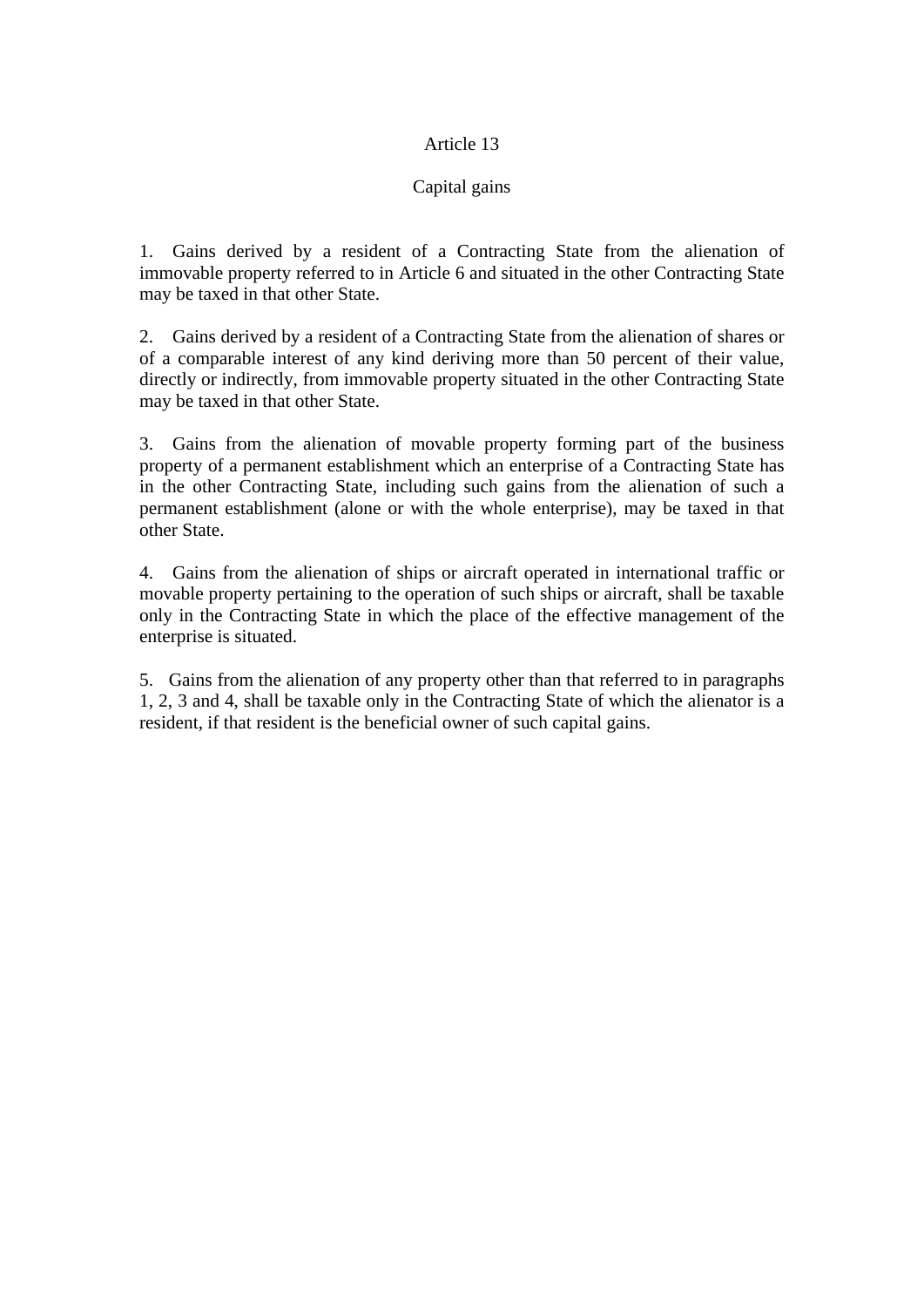### Income from employment

1. Subject to the provisions of Articles 15, 16, 18 and 19, salaries, wages and other similar remuneration derived by a resident of a Contracting State in respect of an employment shall be taxable only in that State unless the employment is exercised in the other Contracting State. If the employment is so exercised, such remuneration as is derived there from may be taxed in that other State.

2. Notwithstanding the provisions of paragraph 1, remuneration derived by a resident of a Contracting State in respect of an employment exercised in the other Contracting State shall be taxable only in the first-mentioned State if:

- a) the recipient is present in the other State for a period or periods not exceeding in the aggregate 183 days in any twelve month period commencing or ending in the calendar year concerned, and
- b) the remuneration is paid by, or on behalf of, an employer who is not a resident of the other State, and
- c) the remuneration is not borne by a permanent establishment which the employer has in the other State.

3. Notwithstanding the preceding provisions of this Article, remuneration derived in respect of an employment exercised aboard a ship or aircraft operated in international traffic may be taxed in the Contracting State in which the place of effective management of the enterprise is situated.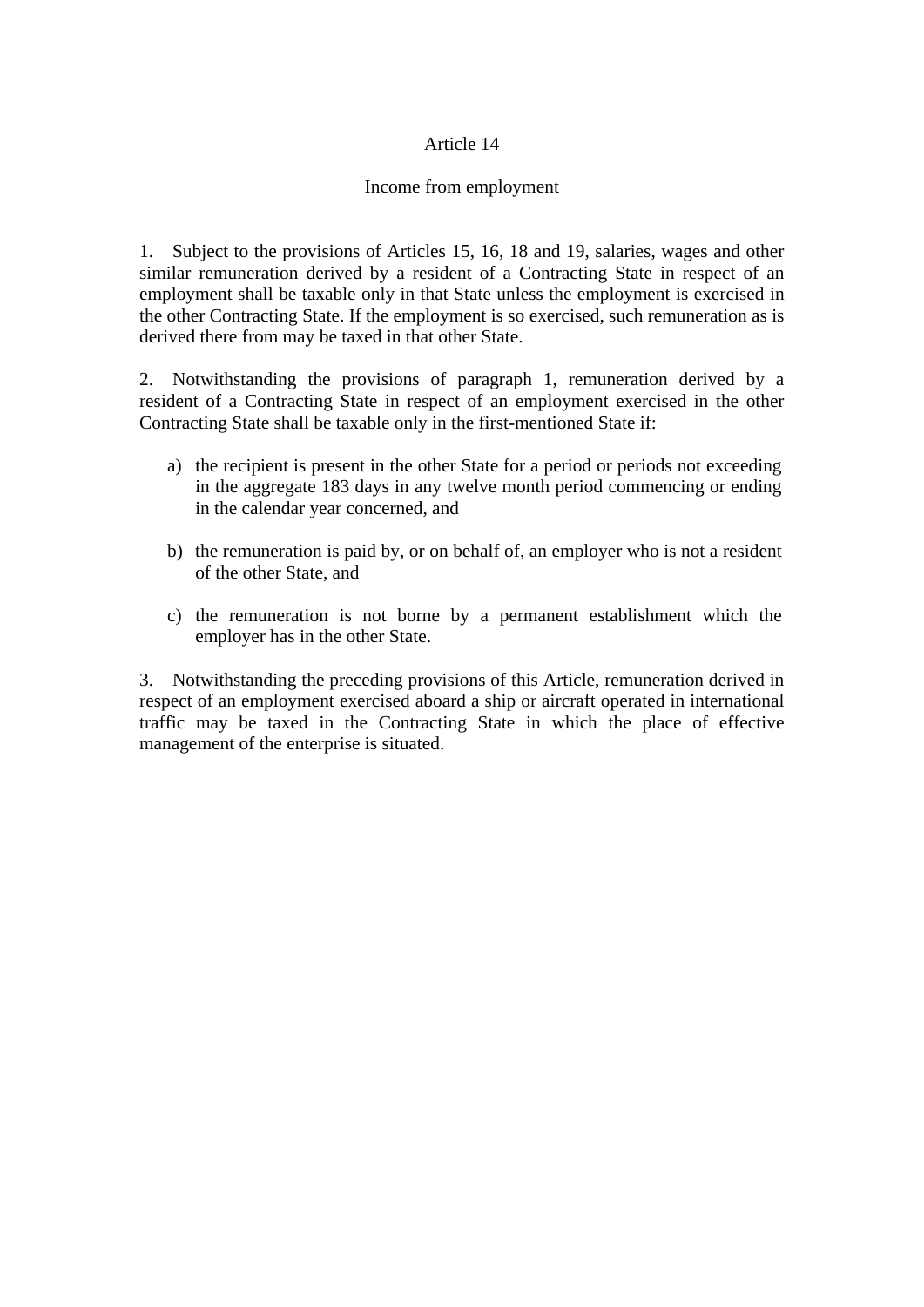# Directors' fees

Directors' fees and other similar payments derived by a resident of a Contracting State in his capacity as a member of the board of directors of a company which is a resident of the other Contracting State may be taxed in that other State.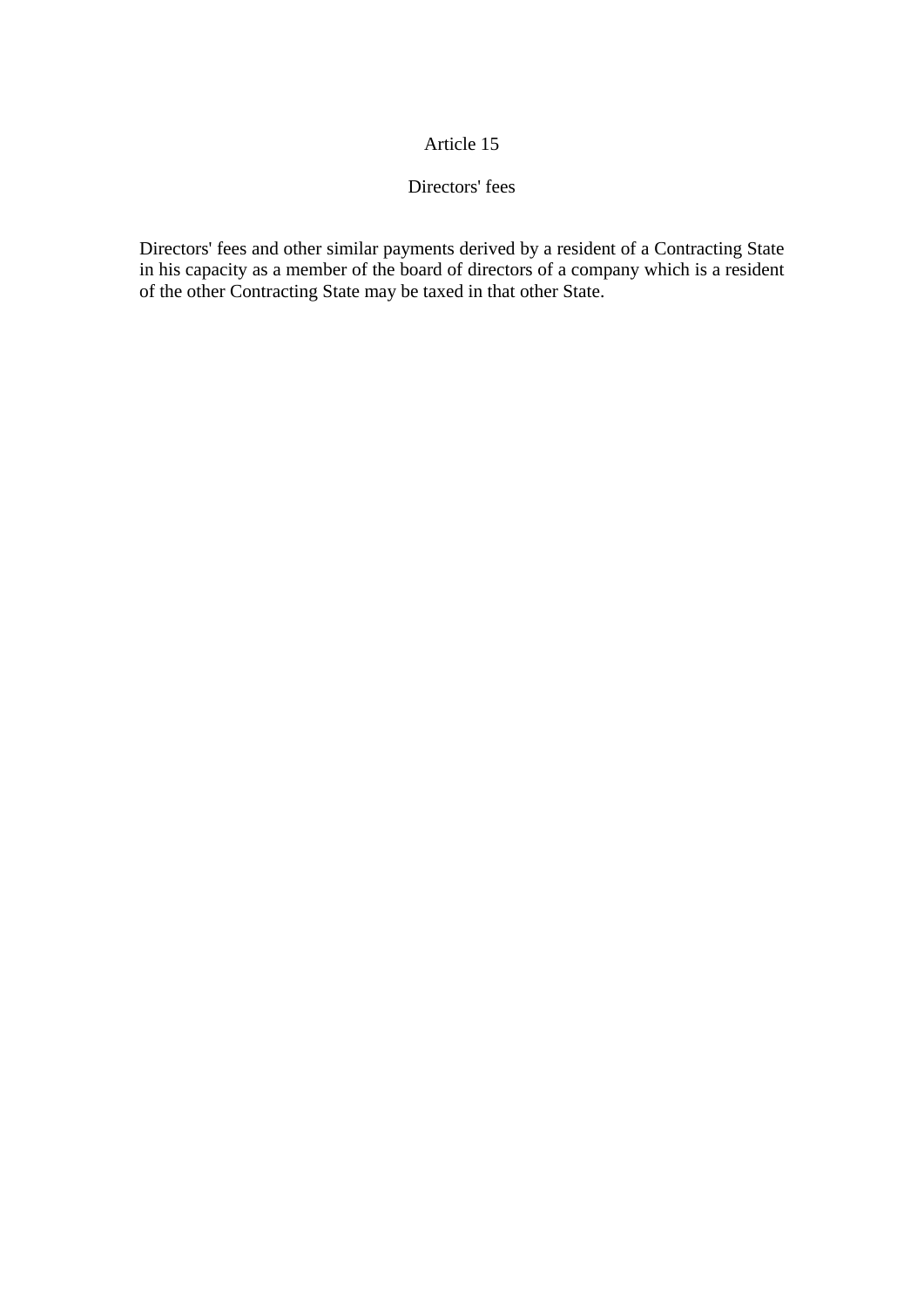#### Artistes and sportsmen

1. Notwithstanding the provisions of Articles 7 and 14, income derived by a resident of a Contracting State as an entertainer, such as a theatre, motion picture, radio or television artiste, or a musician, or as a sportsman, from his personal activities as such exercised in the other Contracting State, may be taxed in that other State.

2. Where income in respect of personal activities exercised by an entertainer or a sportsman in his capacity as such accrues not to the entertainer or sportsman himself but to another person, that income may, notwithstanding the provisions of Articles 7 and 14, be taxed in the Contracting State in which the activities of the entertainer or sportsman are exercised.

3. The provisions of paragraphs 1 and 2 shall not apply to income derived from activities exercised in a Contracting State by an entertainer or sportsman if the visit to that State is wholly or mainly supported by public funds of the other Contracting State or a local authority thereof. In such a case, the income shall be taxable in accordance with the provisions of Article 7 or 14, as the case may be.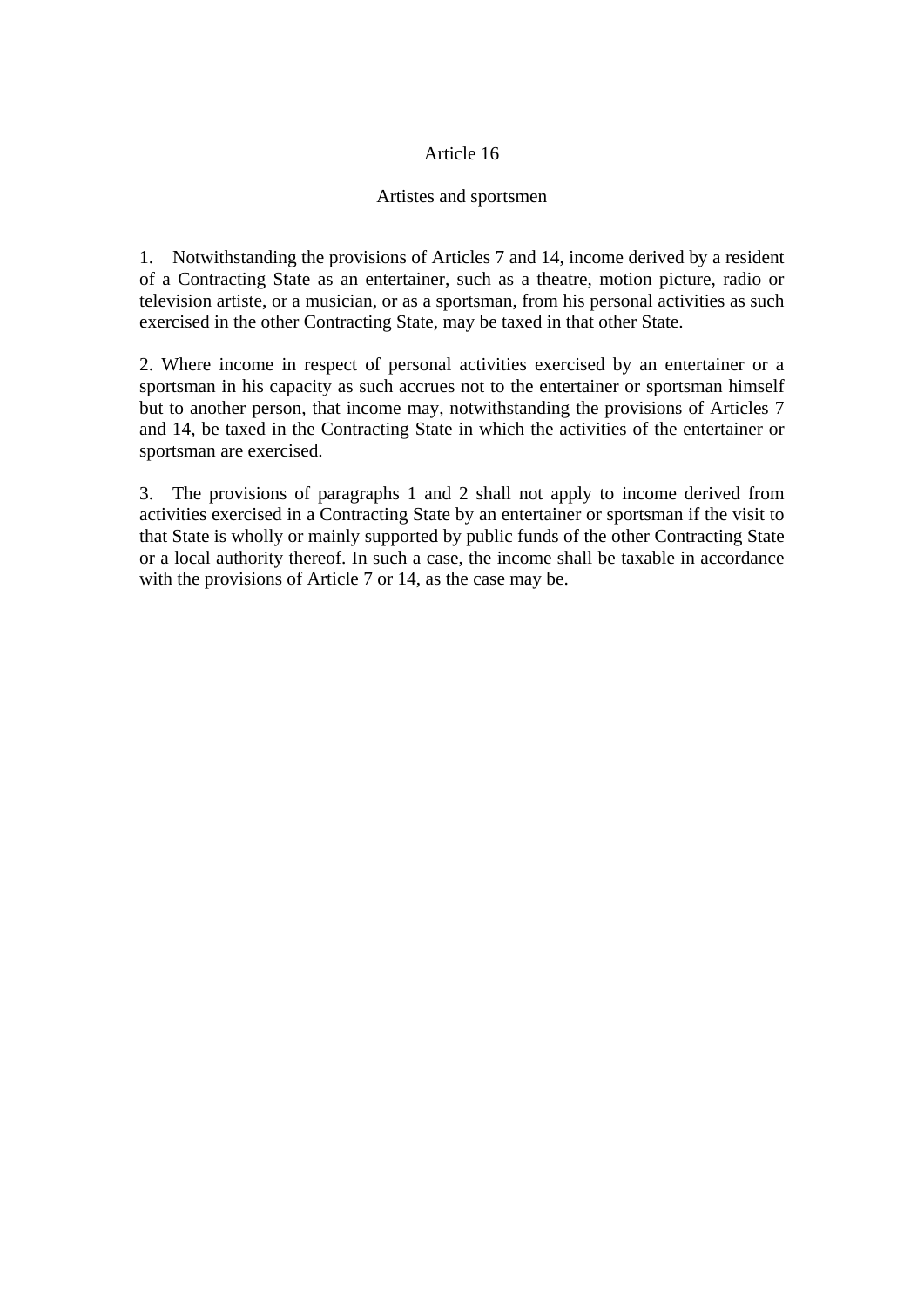# Pensions

1. Subject to the provisions of paragraph 2 of Article 18, pensions and other similar remuneration paid to a resident of a Contracting State in consideration of past employment shall be taxable only in that State.

2. Notwithstanding the provisions of paragraph 1, pensions and other payments made under the social security legislation of a Contracting State shall be taxable only in that State.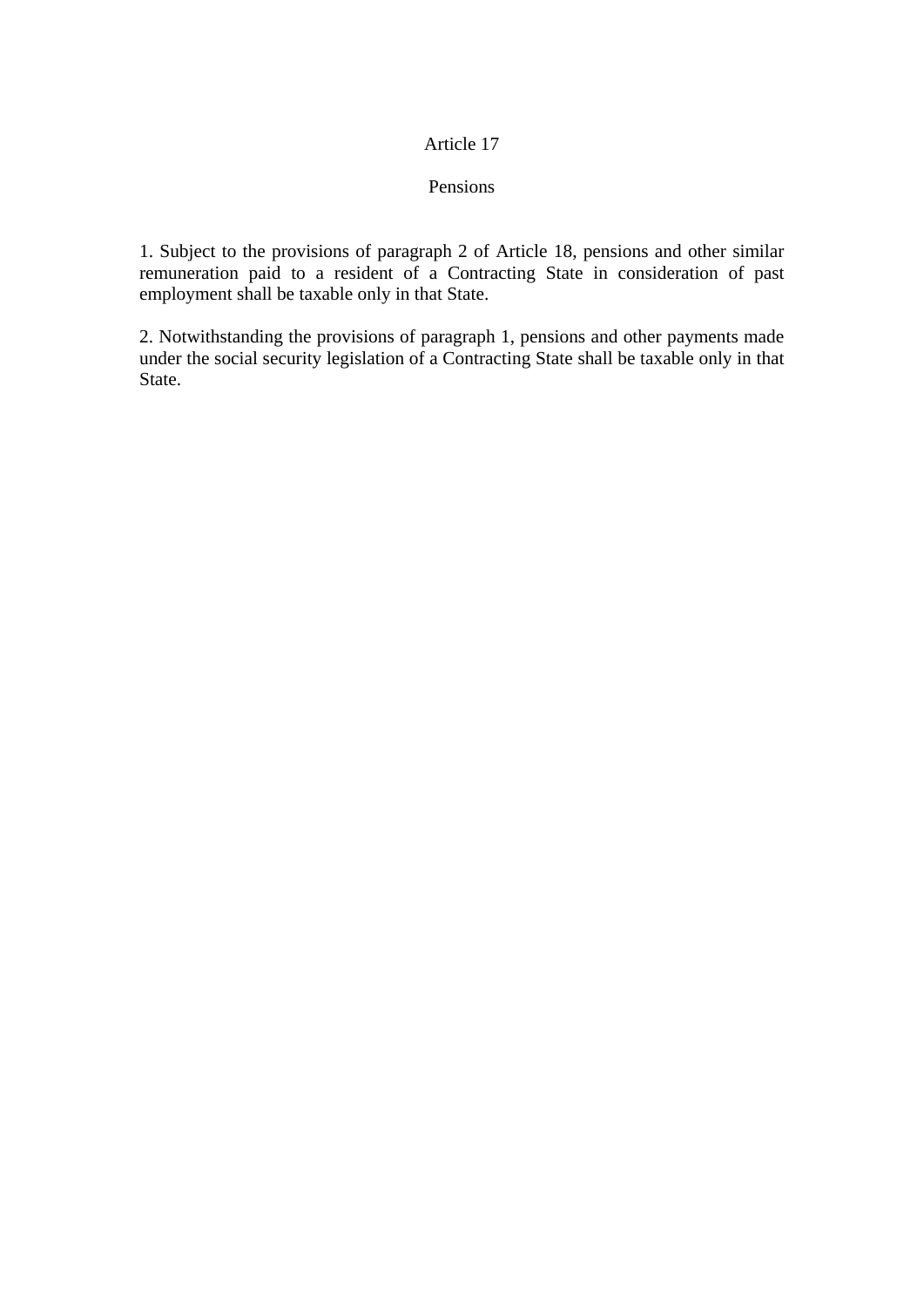### Government service

- 1. a) Salaries, wages and other similar remuneration, other than a pension, paid by a Contracting State or a local authority thereof to an individual in respect of services rendered to that State or authority shall be taxable only in that State.
	- b) However, such salaries, wages and other similar remuneration shall be taxable only in the other Contracting State if the services are rendered in that State and the individual is a resident of that State who:
		- (i) is a national of that State; or
		- (ii) did not become a resident of that State solely for the purpose of rendering the services.
- 2. a) Any pension paid by, or out of funds created by, a Contracting State or a local authority thereof to an individual in respect of services rendered to that State or authority shall be taxable only in that State.
	- b) However, such pension shall be taxable only in the other Contracting State if the individual is a resident of, and a national of, that State.

3. The provisions of Articles 14, 15, 16 and 17 shall apply to such salaries, wages and other similar remuneration and to pensions in respect of services rendered in connection with a business carried on by a Contracting State or a local authority thereof.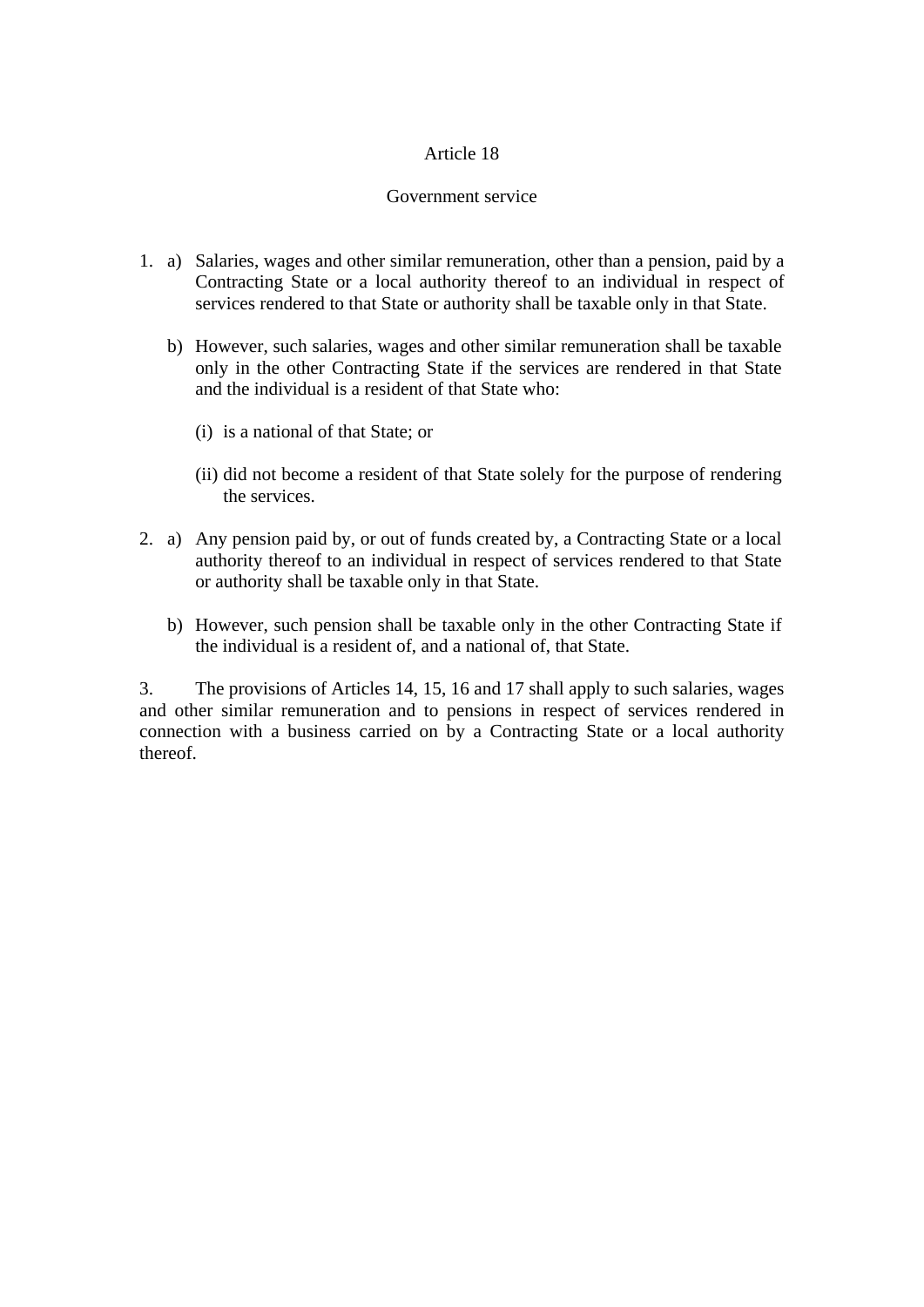#### Professors and Researchers

1. A resident of a Contracting State who, at the invitation of a university, college, school or other similar institution, situated in the other Contracting State and recognized by the Government of that other Contracting State, is temporarily present in that other Contracting State solely for the purpose of teaching, or engaging in research, or both, at the educational institution shall, for a period not exceeding two years from the date of his first arrival in that other Contracting State, be exempt from tax in that other Contracting State for his remuneration for such teaching or research.

2. No exemption shall be granted under paragraph 1 with respect to any remuneration for research if such research is undertaken not in the public interest but for the private benefit of a specific person or persons.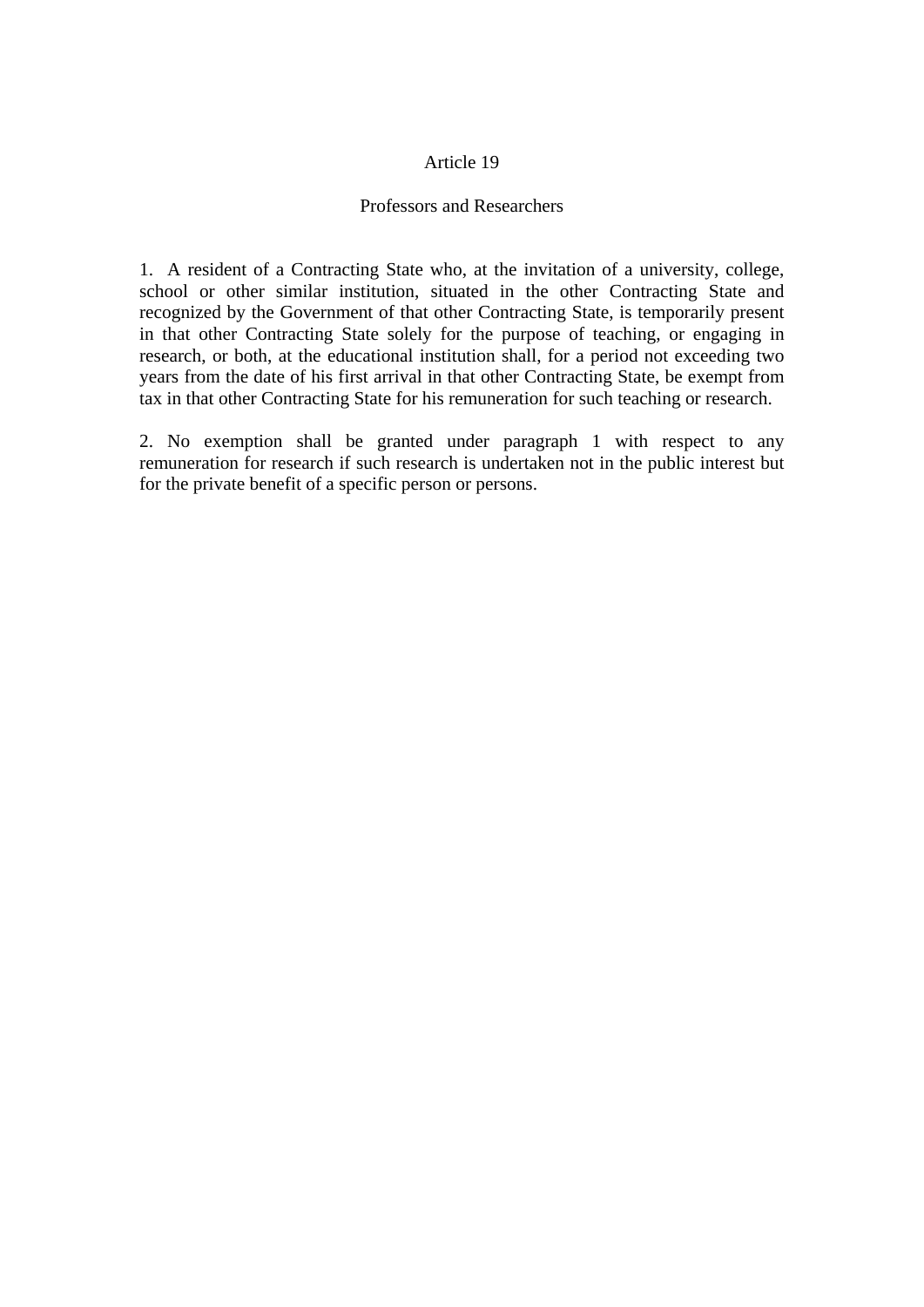# Students

Payments which a student or business apprentice who is or was immediately before visiting a Contracting State a resident of the other Contracting State and who is present in the first-mentioned State solely for the purpose of his education or training receives for the purpose of his maintenance, education or training shall not be taxed in that State, provided that such payments arise from sources outside that State.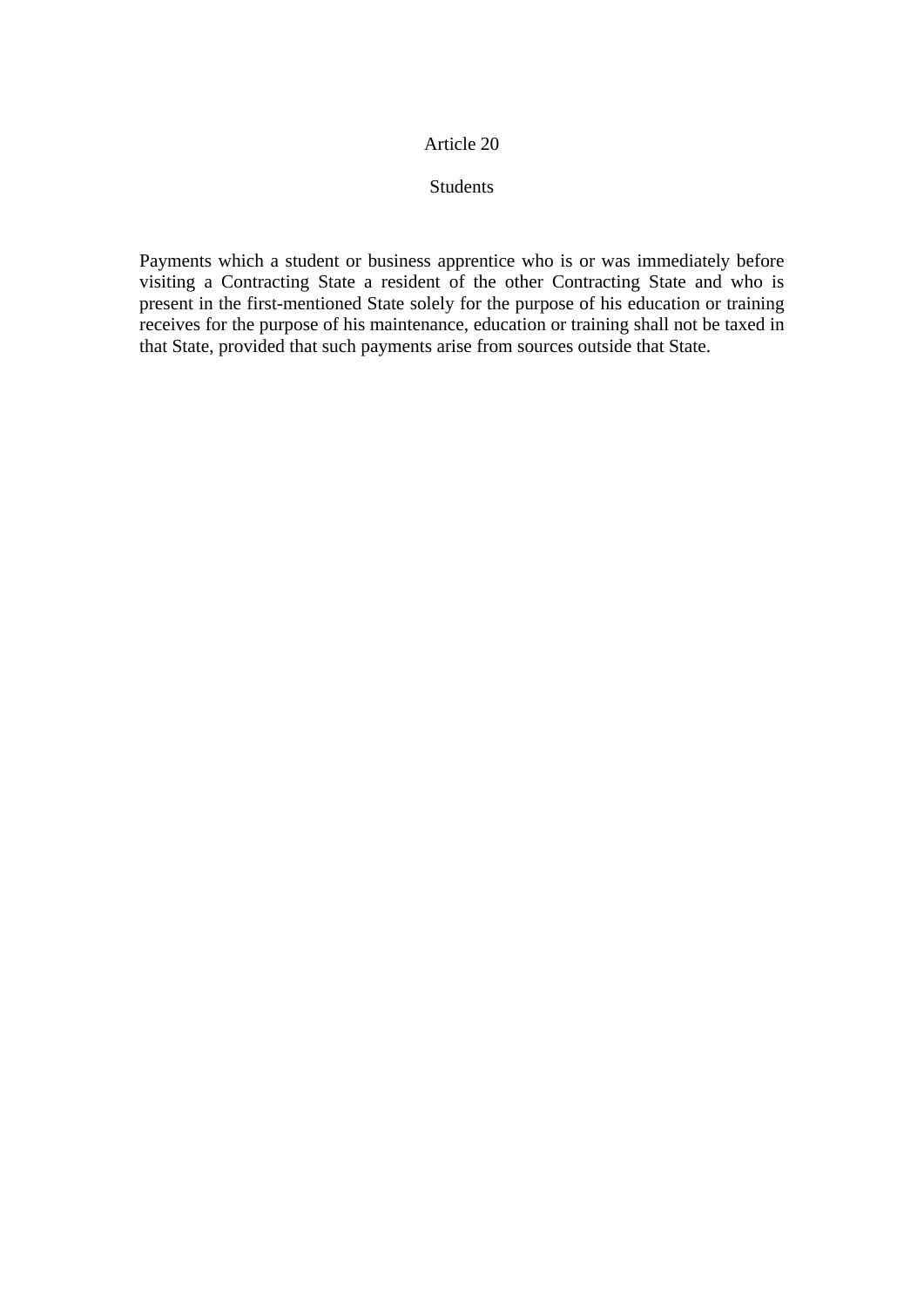### Other income

1. Items of income of a resident of a Contracting State, wherever arising, not dealt with in the foregoing Articles of this Convention shall be taxable only in that State.

2. The provisions of paragraph 1 shall not apply to income, other than income from immovable property as defined in paragraph 2 of Article 6, if the recipient of such income, being a resident of a Contracting State, carries on business in the other Contracting State through a permanent establishment situated therein, and the right or property in respect of which the income is paid is effectively connected with such permanent establishment. In such case the provisions of Article 7 shall apply.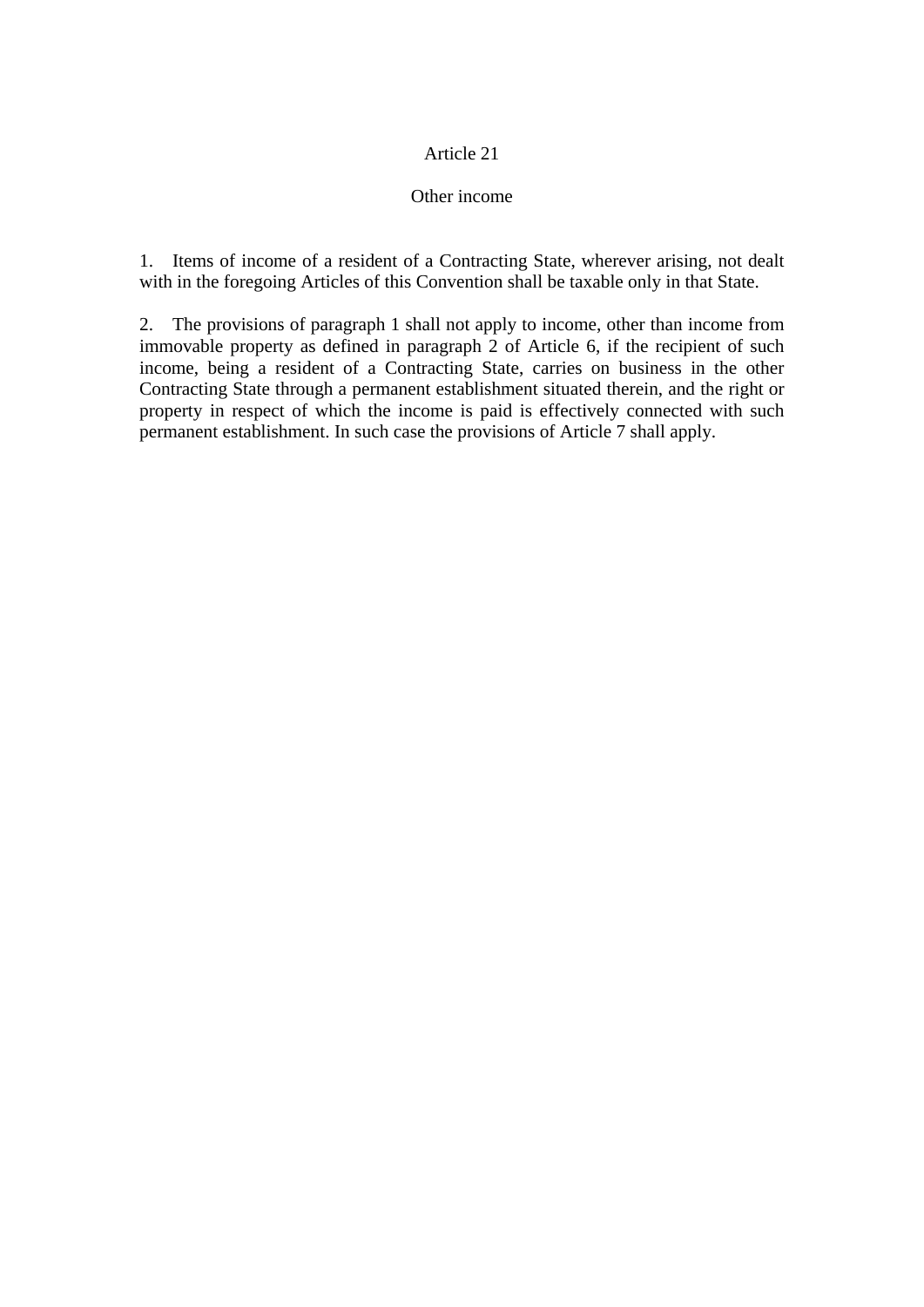# Capital

1. Capital represented by immovable property referred to in Article 6, owned by a resident of a Contracting State and situated in the other Contracting State, may be taxed in that other State.

2. Capital represented by movable property forming part of the business property of a permanent establishment which an enterprise of a Contracting State has in the other Contracting State may be taxed in that other State.

3. Capital represented by ships and aircraft operated in international traffic and by movable property pertaining to the operation of such ships and aircraft, shall be taxable only in the Contracting State in which the place of effective management of the enterprise is situated.

4. All other elements of capital of a resident of a Contracting State shall be taxable only in that State.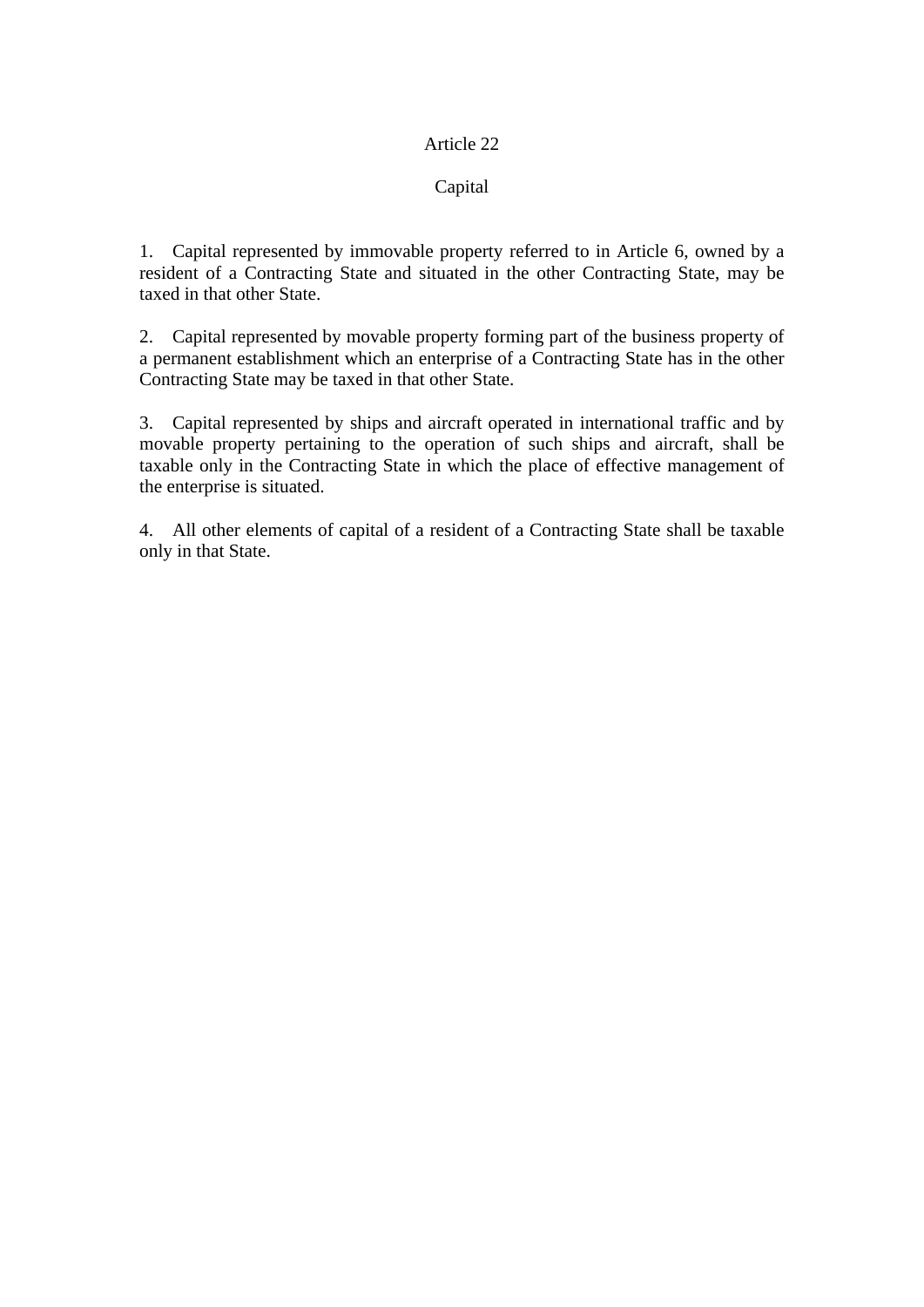# Elimination of double taxation

1. In the case of Slovenia double taxation shall be avoided as follows:

Where a resident of Slovenia derives income or owns capital which, in accordance with the provisions of this Convention, may be taxed in Israel, Slovenia shall allow:

- a) as deduction from the tax on the income of that resident, an amount equal to the income tax paid in Israel;
- b) as deduction from the tax on the capital of that resident, an amount equal to the capital taxed paid in Israel.

Such deductions in either case shall not, however, exceed that part of the income tax or capital tax, as computed before the deduction is given, which is attributable, as the case may be, to the income or the capital which may be taxed in Israel.

- 2. In the case of Israel double taxation shall be avoided as follows:
	- a) Where a resident of Israel derives income or owns capital which, in accordance with the provisions of this Convention, may be taxed in Slovenia, Israel shall (subject to the laws of Israel regarding the allowance of a credit of foreign taxes, which shall not affect the general principle contained in this paragraph) allow as a deduction from the tax on the income or on the capital of that resident, an amount equal to the income tax or the capital tax paid in Slovenia.
	- b) Where such income is a dividend paid by a company which is a resident of Slovenia to a company which is a resident of Israel and which owns not less than 25 percent of the share capital of the company paying the dividend, the credit shall take into account Slovenian tax paid by that company in respect of its income out of which the dividends were distributed.

Such deductions in either case shall not, however, exceed that part of the income tax or capital tax, as computed before the deduction is given, which is attributable, as the case may be, to the income or the capital which may be taxed in Slovenia.

3. Where in accordance with any provision of the Convention income derived or capital owned by a resident of a Contracting State is exempt from tax in that State, such State may nevertheless, in calculating the amount of tax on the remaining income or capital of such resident, take into account the exempted income or capital.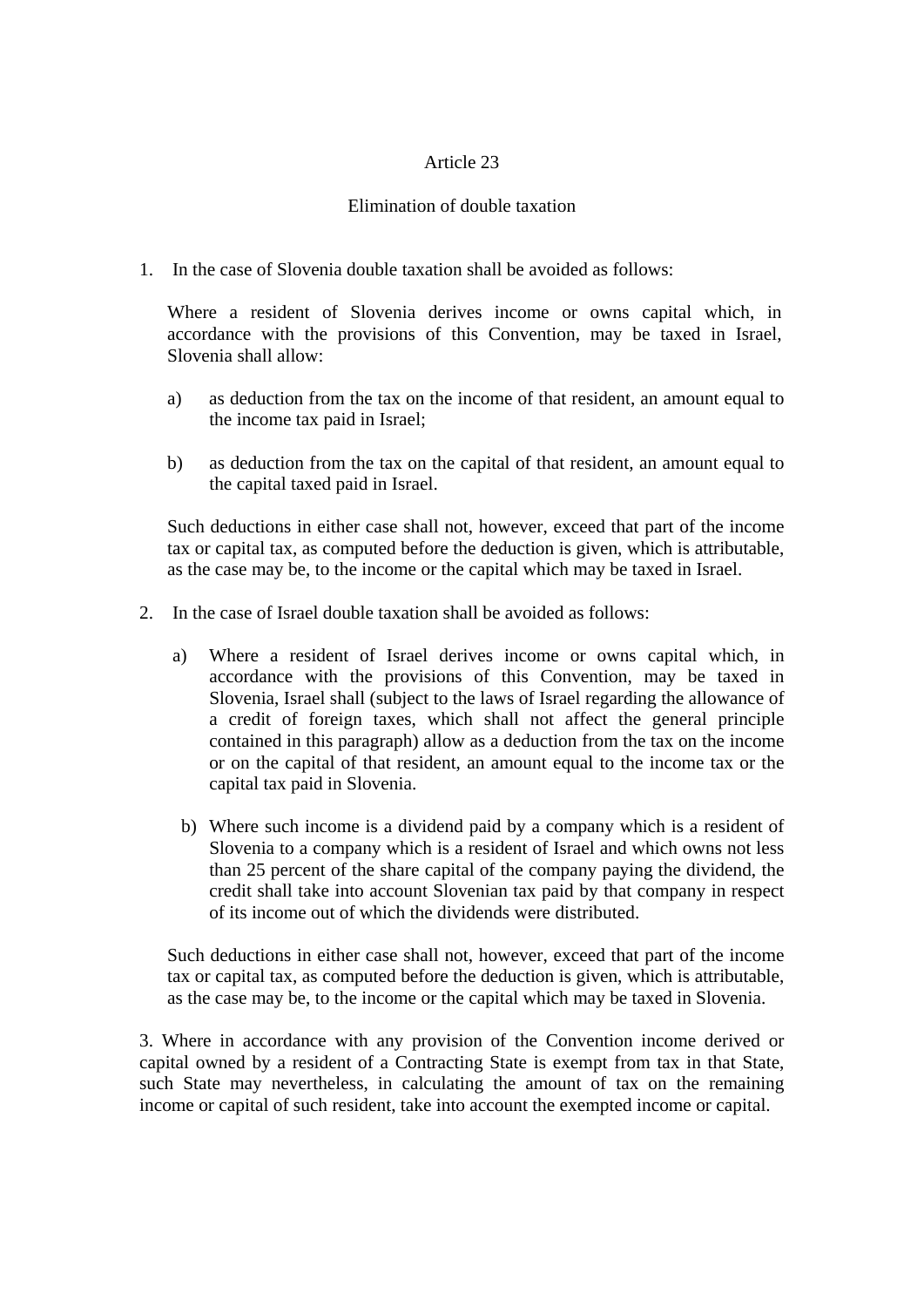# Non-discrimination

1. Nationals of a Contracting State shall not be subjected in the other Contracting State to any taxation or any requirement connected therewith, which is other or more burdensome than the taxation and connected requirements to which nationals of that other State in the same circumstances, in particular with respect to residence, are or may be subjected. This provision shall, notwithstanding the provisions of Article l, also apply to persons who are not residents of one or both of the Contracting States.

2. The taxation on a permanent establishment which an enterprise of a Contracting State has in the other Contracting State shall not be less favorably levied in that other State than the taxation levied on enterprises of that other State carrying on the same activities. This provision shall not be construed as obliging a Contracting State to grant to residents of the other Contracting State any personal allowances, relieves and reductions for taxation purposes on account of civil status or family responsibilities which it grants to its own residents.

3. Except where the provisions of paragraph 1 of Article 9, paragraph 7 of Article 11, or paragraph 6 of Article 12, apply, interest, royalties and other disbursements paid by an enterprise of a Contracting State to a resident of the other Contracting State shall, for the purpose of determining the taxable profits of such enterprise, be deductible under the same conditions as if they had been paid to a resident of the first-mentioned State. Similarly, any debts of an enterprise of a Contracting State to a resident of the other Contracting State shall, for the purpose of determining the taxable capital of such enterprise, be deductible under the same conditions as if they had been contracted to a resident of the first-mentioned State.

4. Enterprises of a Contracting State, the capital of which is wholly or partly owned or controlled, directly or indirectly, by one or more residents of the other Contracting State, shall not be subjected in the first-mentioned State to any taxation or any requirement connected therewith which is other or more burdensome than the taxation and connected requirements to which other similar enterprises of the first-mentioned State are or may be subjected.

5. The provisions of this Article shall apply only to taxes covered by this Convention.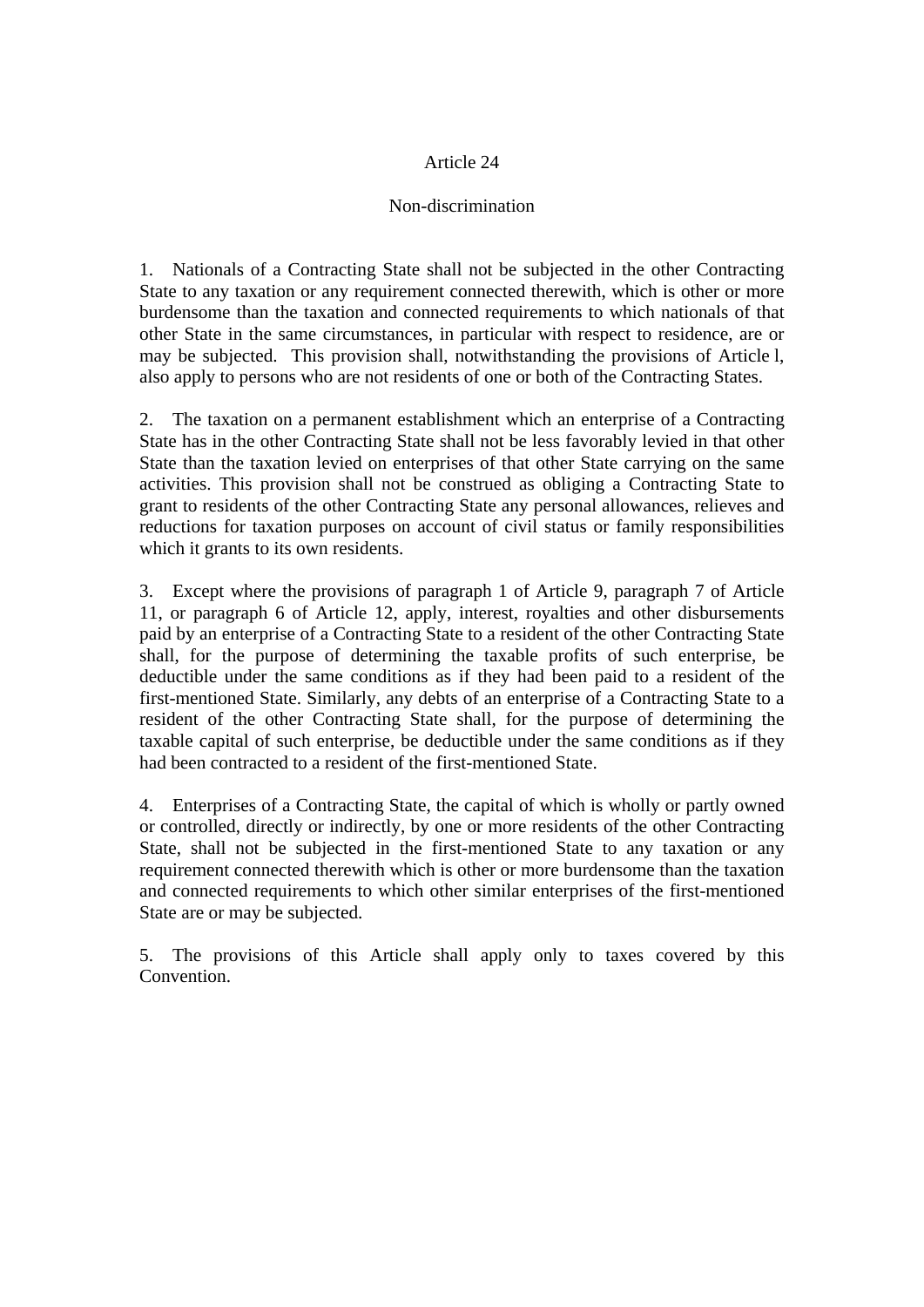### Mutual agreement procedure

1. Where a person considers that the actions of one or both of the Contracting States result or will result for him in taxation not in accordance with the provisions of this Convention, he may, irrespective of the remedies provided by the domestic law of those States, present his case to the competent authority of the Contracting State of which he is a resident or, if his case comes under paragraph 1 of Article 24, to that of the Contracting State of which he is a national. The case must be presented within three years from the first notification of the action resulting in taxation not in accordance with the provisions of the Convention.

2. The competent authority shall endeavor, if the objection appears to it to be justified and if it is not itself able to arrive at a satisfactory solution, to resolve the case by mutual agreement with the competent authority of the other Contracting State, with a view to the avoidance of taxation which is not in accordance with the Convention. Any agreement reached shall be implemented notwithstanding any time limits in the domestic law of the Contracting States.

3. The competent authorities of the Contracting States shall endeavor to resolve by mutual agreement any difficulties or doubts arising as to the interpretation or application of the Convention. They may also consult together for the elimination of double taxation in cases not provided for in the Convention.

4. The competent authorities of the Contracting States may communicate with each other directly for the purpose of reaching an agreement in the sense of the preceding paragraphs.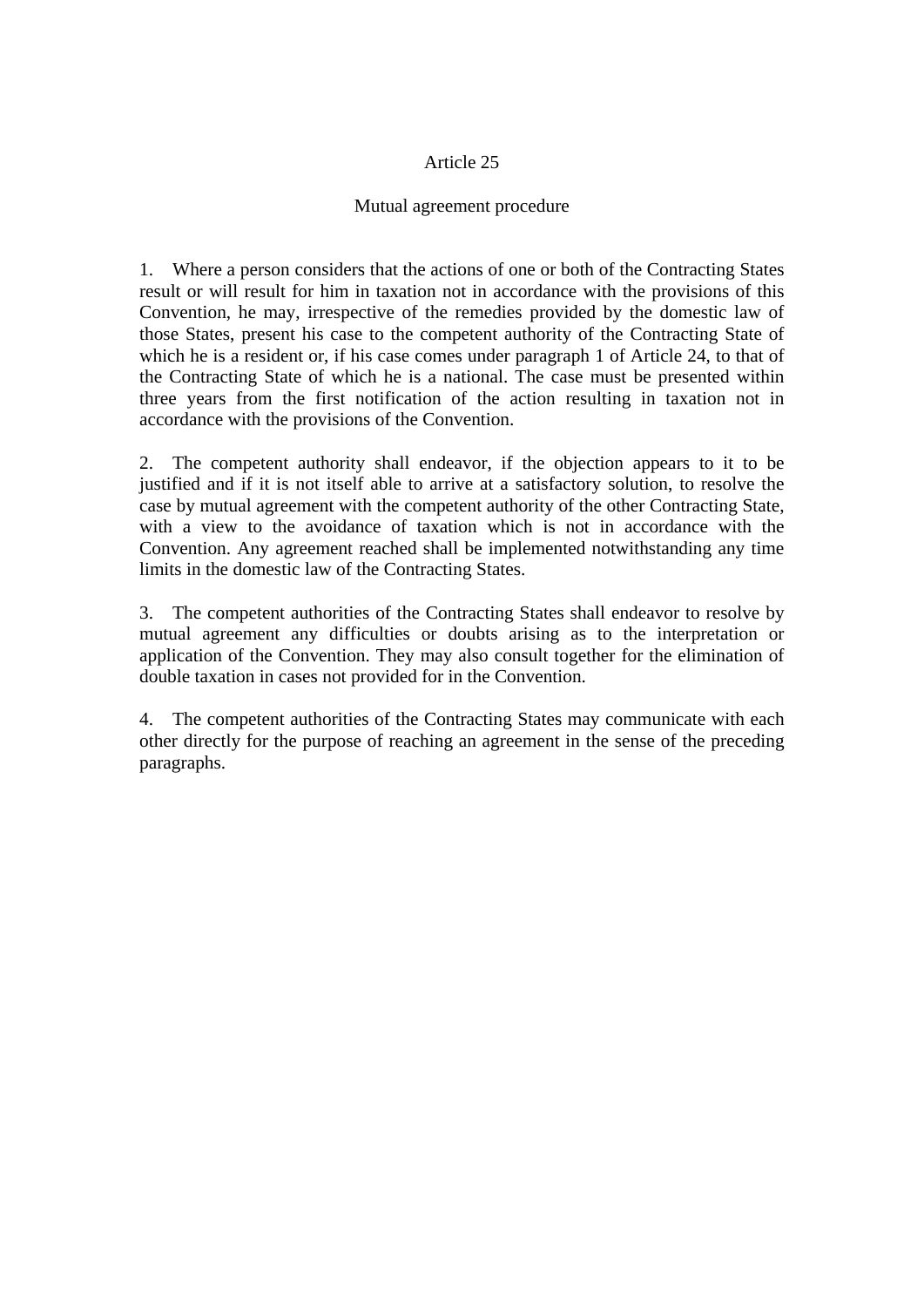## Exchange of information

1. The competent authorities of the Contracting States shall exchange such information as is necessary for carrying out the provisions of this Convention or of the domestic laws concerning taxes of every kind and description imposed on behalf of a Contracting State or their local authorities insofar as the taxation thereunder is not contrary to the Convention. The exchange of information is not restricted by Articles 1 and 2. Any information received by a Contracting State shall be treated as secret in the same manner as information obtained under the domestic laws of that State and shall be disclosed only to persons or authorities (including courts and administrative bodies) concerned with the assessment or collection of, the enforcement or prosecution in respect of, or the determination of appeals in relation to the taxes referred to in the first sentence. Such persons or authorities shall use the information only for such purposes. They may disclose the information in public courts proceedings or in judicial decisions.

2. In no case shall the provisions of paragraph 1 be construed so as to impose on one of the Contracting State the obligation:

- (a) to carry out administrative measures at variance with the laws or the administrative practice of that or of the other Contracting State;
- (b) to supply information which is not obtainable under the laws or in the normal course of the administration of that or of the other Contracting state;
- (c) to supply information which would disclose any trade, business, industrial, commercial or professional secret or trade process, or information, the disclosure of which would be contrary to public policy (ordre public).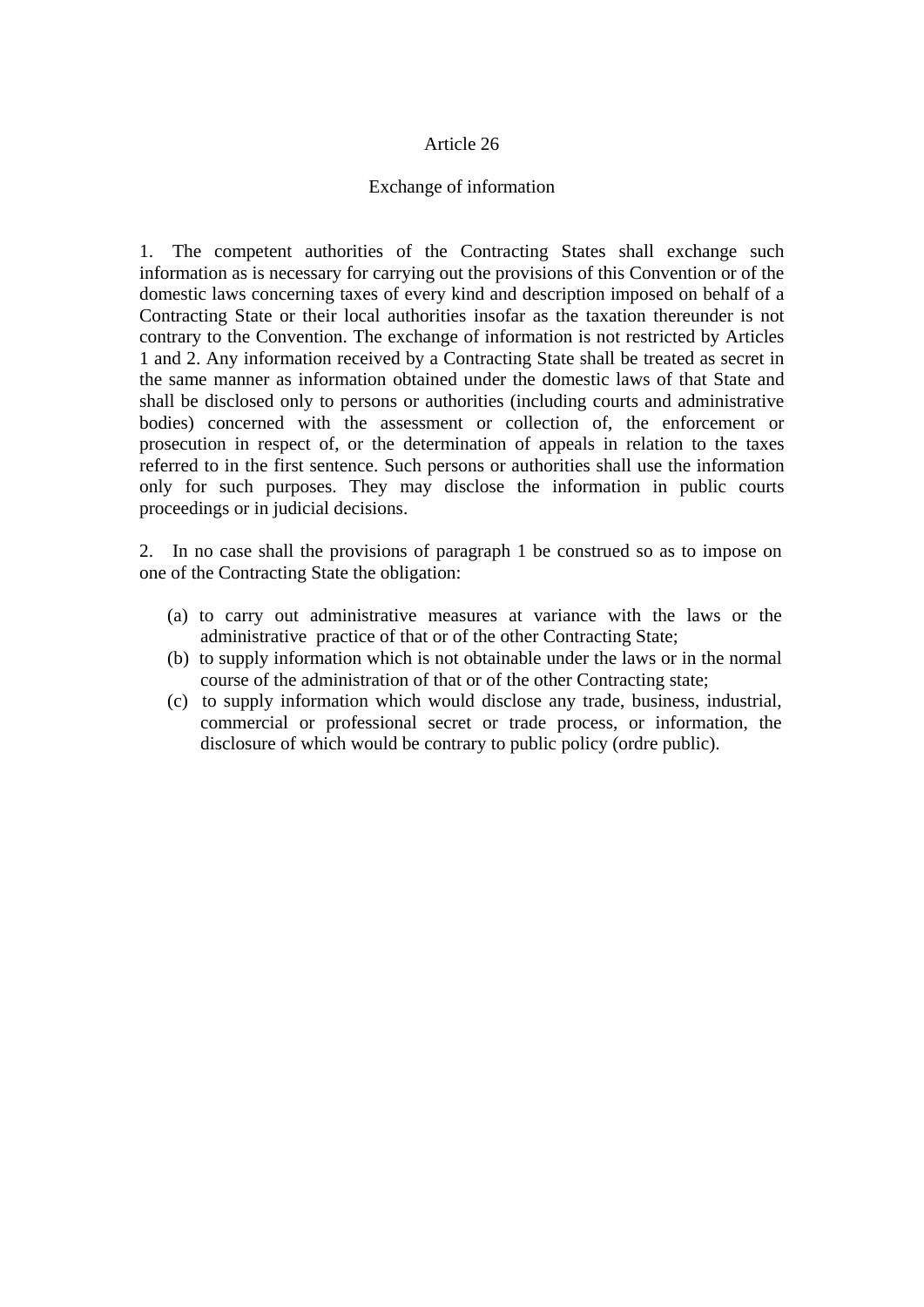# Members of diplomatic missions and consular posts

Nothing in this Convention shall affect the fiscal privileges of members of diplomatic missions and consular posts under the general rules of international law or under the provisions of special agreements.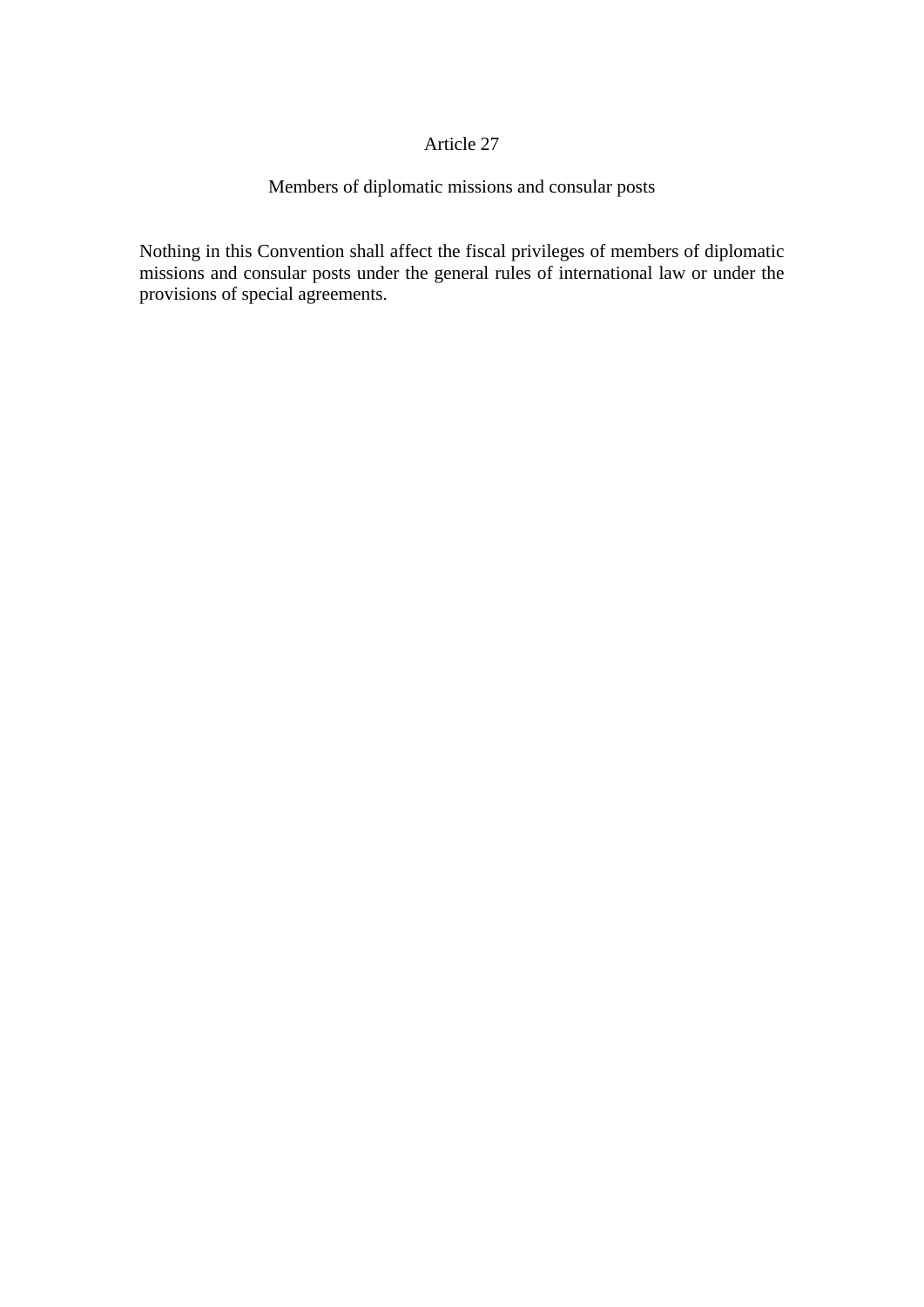# Entry into force

1. The Contracting States shall notify each other in writing, through diplomatic channels, that the procedures required by their law for the entry into force of this Convention have been satisfied. The Convention shall enter into force on the date of the last notification.

- 2. This Convention shall be applicable:
	- a) in respect of taxes withheld at source, to income derived on or after 1 January of the calendar year following the year in which the Convention enters into force;
	- b) in respect of other taxes on income, and taxes on capital, to taxes chargeable for any taxable year beginning on or after 1 January of the calendar year following the year in which the Convention enters into force.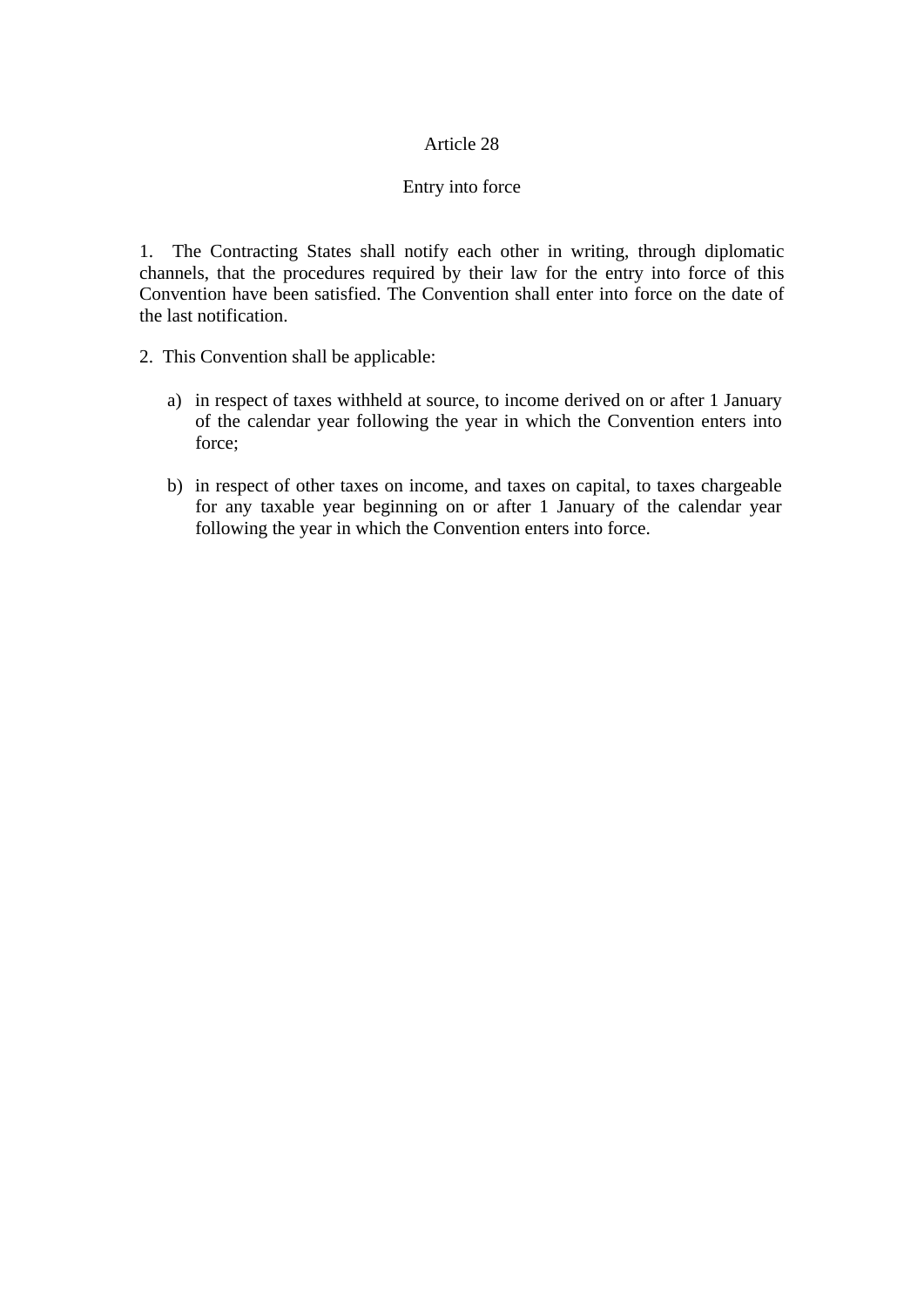## **Termination**

1. This Convention shall remain in force until terminated by a Contracting State. Either Contracting State may terminate the Convention, through diplomatic channels, by giving notice of termination at least six months before the end of any calendar year beginning after the expiration of a period of five years from the date of its entry into force.

- 2. The Convention shall cease to have effect:
	- a) in respect of taxes withheld at source, to income derived on or after the first day of January in the calendar year following that in which such notice has been given;
	- b) in respect of other taxes, to taxes chargeable for any taxable periods beginning on or after the first day of January in the calendar year following that in which such notice has been given.

IN WITNESS WHEREOF the undersigned, duly authorized thereto, have signed this Convention.

Done at………....... this ................................, which corresponds to the \_\_\_\_\_\_\_\_\_ day \_\_\_\_\_\_\_\_ of the Hebrew Calendar, in two originals, in the Hebrew, Slovenian and English languages, all texts being equally authentic. In case there is any divergence between the texts, the English text shall prevail.

State of Israel: the Republic of Slovenia:

For the Government of the Forest Covernment of the Forest Property For the Government of the Forest Property For the Government of the Forest Property Forest Property Forest Property Forest Property Forest Property Forest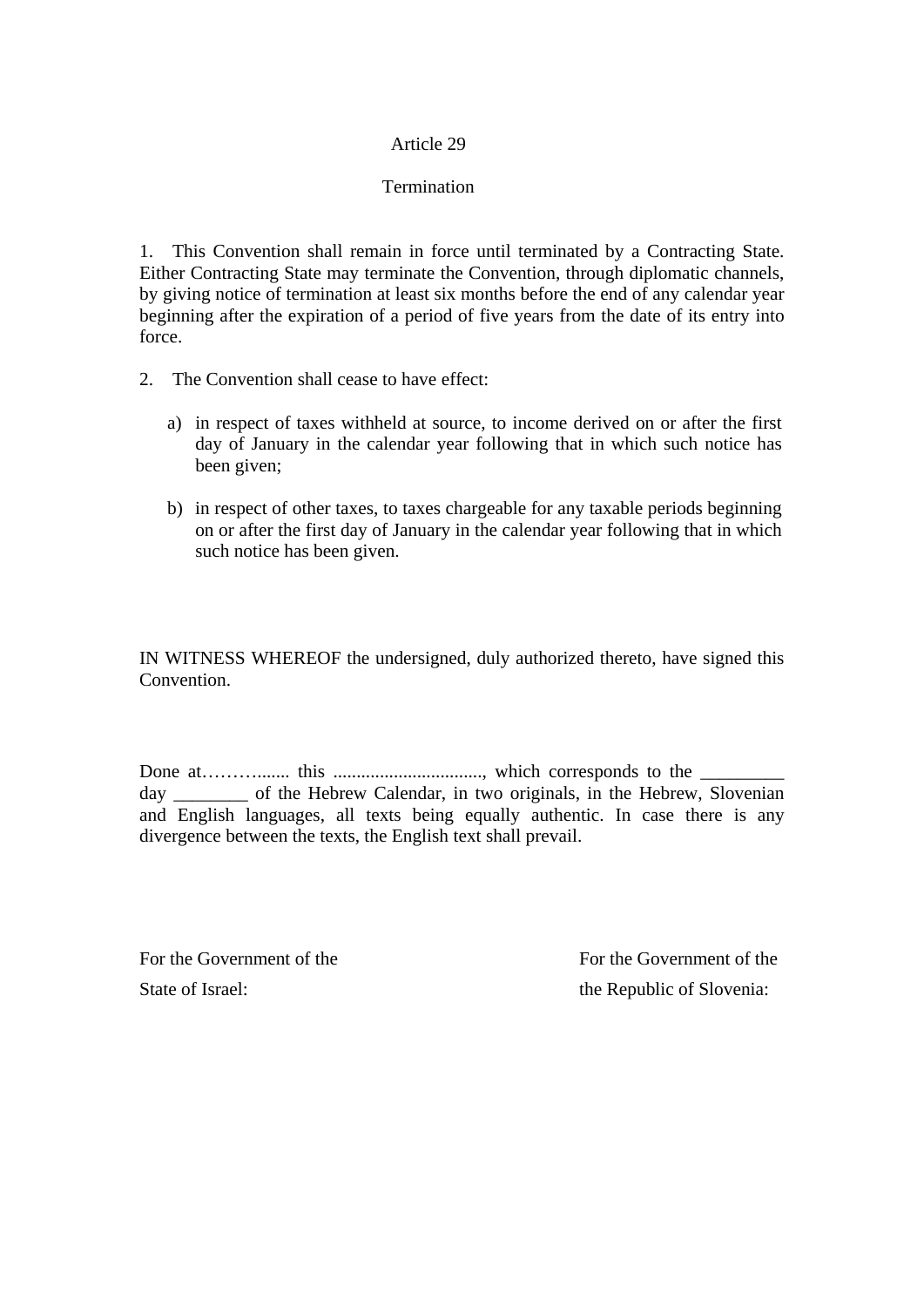# **Protocol to the Convention between the Government of the State of Israel and the Government of the Republic of Slovenia for the avoidance of double taxation and the prevention of fiscal evasion with respect to taxes on income and on capital**

At signing the Convention between the Government of the State of Israel and the Government of the Republic of Slovenia for the avoidance of double taxation and the prevention of fiscal evasion with respect to taxes on income and on capital, the undersigned have agreed that the following provisions shall form an integral part of the said Convention:

# 1. Ad Articles 2, 4, 11, 16, 18 and 26

Should the Republic of Slovenia introduce in future tax on income of legal persons, tax on income of individuals or tax on property imposed on behalf of its political subdivisions, both Contracting States will undertake to review paragraph 1 of Article 2, paragraph 1 of Article 4, paragraph 3 of Article 11, paragraph 3 of Article 16, Article 18 and paragraph 1 of Article 26 of the Convention with a view to provide the same treatment as for taxes imposed by the Republic of Slovenia or its local authorities.

### 2. Ad Article 3

With respect to Israel, the term »law« in paragraph 2 of Article 3 includes rules, regulations, administrative directives and court decisions of the State of Israel.

### 3. Ad Article 10, paragraph 2

The term "law" in subparagraph 2.b) of Article 10 means:

- a) with respect to Israel, the Israeli Law of Encouragement of Investments in Israel;
- b) with respect to Slovenia, the Slovene Law on Economic Zones;

or any substantially similar law subsequently enacted and which is identified by the Contracting States.

### 4. Ad Article 15

It is understood that the term "member of a board of directors" means, in the case of a Slovenian company, a member of the board of directors or a member of the supervisory board.